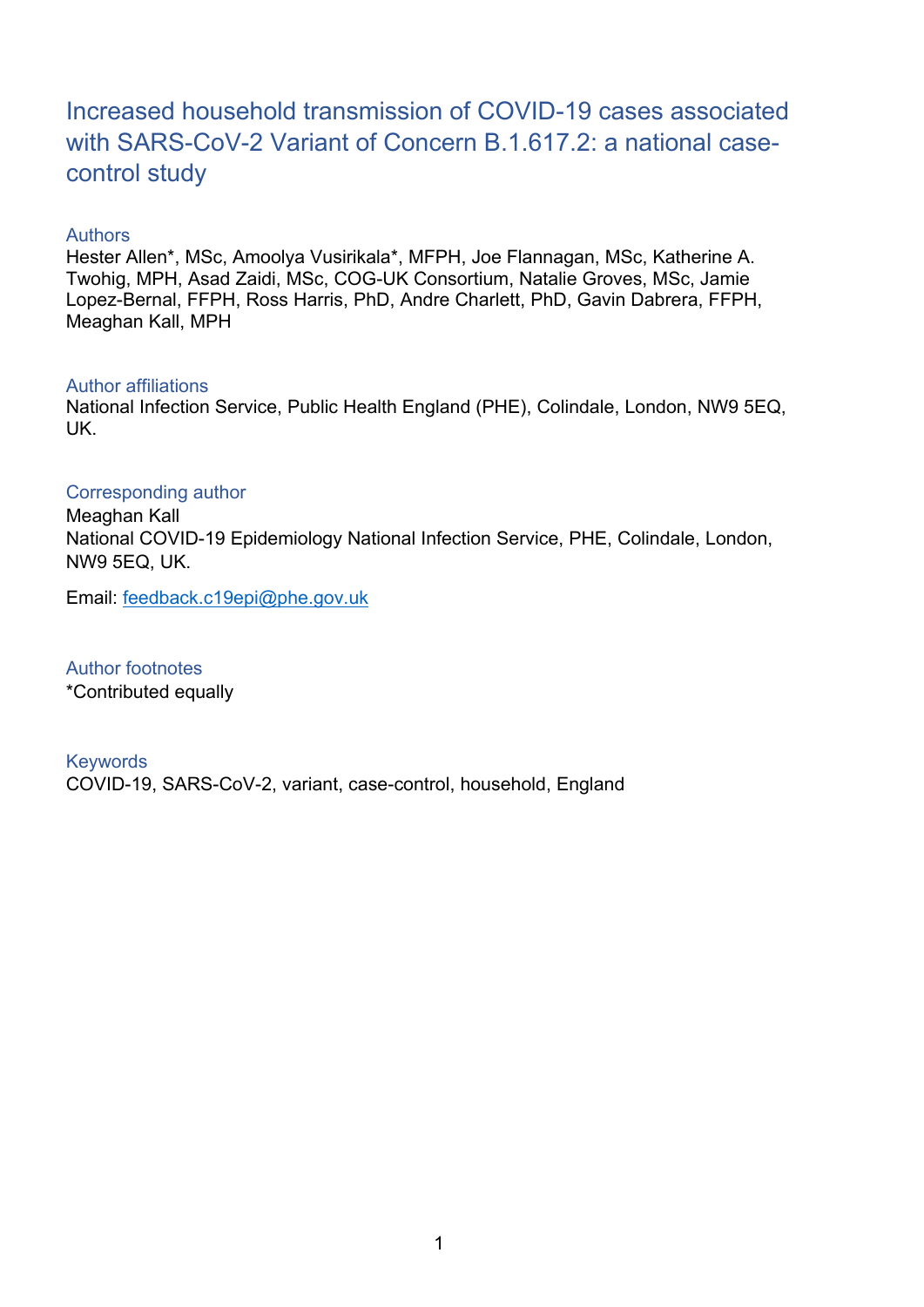# **Summary**

### **Background**

The SARS-CoV-2 Delta variant (B.1.617.2), first detected in India, has rapidly become the dominant variant in England. Early reports suggest this variant has an increased growth rate suggesting increased transmissibility. This study indirectly assessed differences in transmissibility between the emergent Delta variant compared to the previously dominant Alpha variant (B.1.1.7).

### **Methods**

A matched case-control study was conducted to estimate the odds of household transmission (≥ 2 cases within 14 days) for Delta variant index cases compared with Alpha cases. Cases were derived from national surveillance data (March to May 2021). One-totwo matching was undertaken on geographical location of residence, time period of testing and property type, and a multivariable conditional logistic regression model was used for analysis.

### **Findings**

In total 3,765 genomically sequenced index cases in household clusters were matched to 7,530 sporadic index cases (single case within a household). 5.8% (n=220) of cases in household clusters were confirmed Delta variant compared to 4.7% (n= 351) of sporadic cases. The odds ratio of household transmission was 1.64 among Delta variant cases (95% CI 1.26-2.13, p <0.001) compared to Alpha cases after adjusting for age, sex, ethnicity, index of multiple deprivation (IMD) and vaccination status of index case.

### Interpretation

We found evidence of increased household transmission of SARS-CoV-2 Delta variant, potentially explaining its success at displacing Alpha variant as the dominant strain in England. With the delta variant now having been detected in many countries worldwide, the understanding of the transmissibility of this variant is important for informing infection prevention and control policies internationally.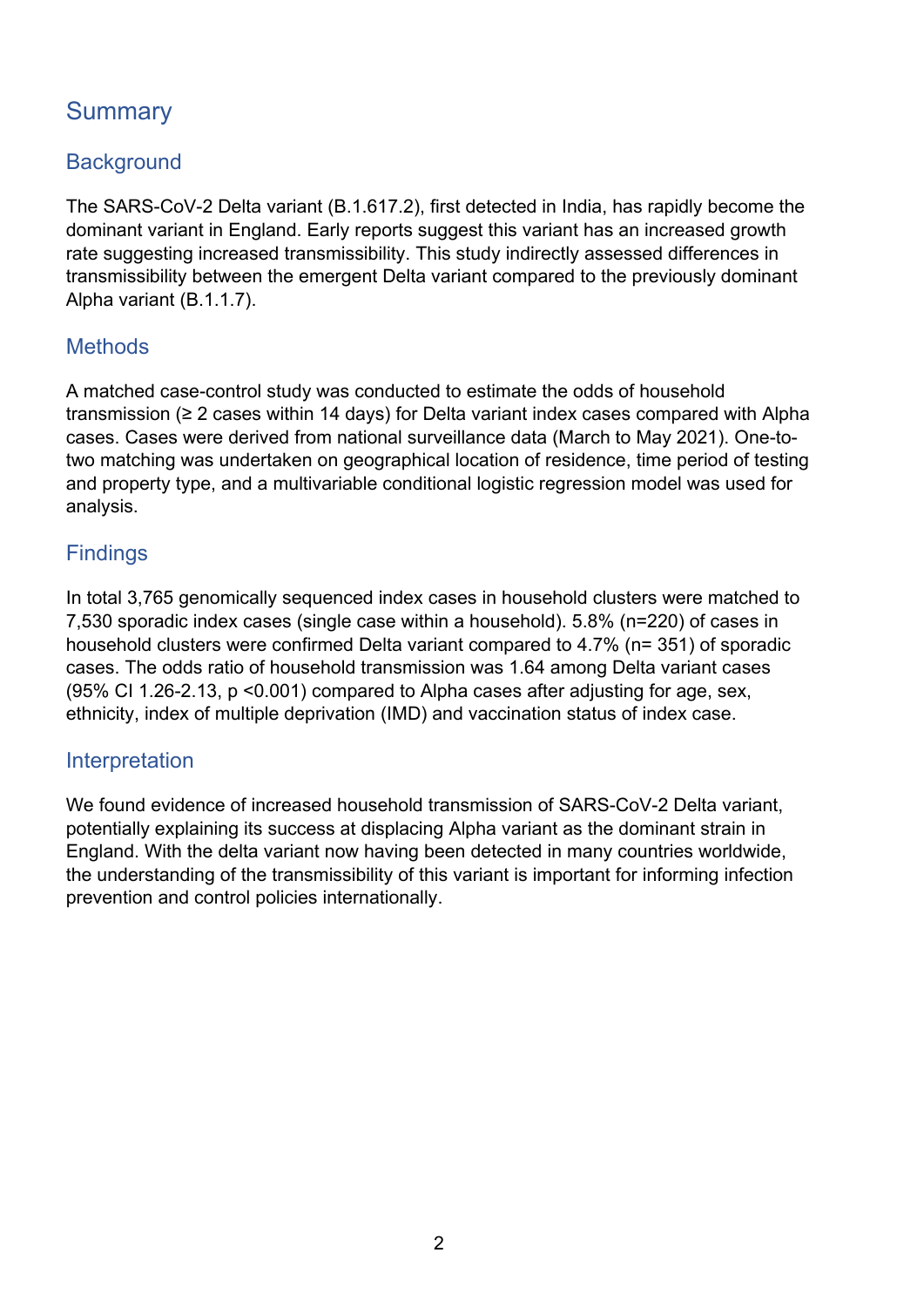## **Introduction**

Following detection of the first SARS-CoV-2 cases in England in January 2020, by June 2021, the total number of laboratory confirmed coronavirus (COVID-19) cases in England exceeds 4 million. Following a dramatic second wave of COVID-19 cases in late 2020, a subsequent national lockdown was implemented alongside an accelerated immunisation programme. The number of new COVID-19 infections declined, and since March 2021 had remained at low and stable incidence. However, during this time, several emerging SARS-CoV-2 variants were detected in England.

SARS-CoV-2 variant B.1.617.2, classified by the World Health Organization (WHO) as 'Delta' variant [\(1\)](#page-20-0) was initially detected in India in December 2020 [\(2\)](#page-20-1) amidst a surge in COVID-19 cases and associated hospitalisations and deaths. By 1 June 2021, this variant had been detected in 54 countries [\(3\).](#page-20-2) The first genomically confirmed case was detected in England in late March 2021 as part of the national programme for routine sequencing of SARS-CoV-2 cases. The Delta variant was initially declared a variant under investigation by Public Health England and then upgraded to a variant of concern on 06 May 2021 [\(4\)](#page-20-3). Initially detected in specific localised outbreaks and in association with travel to India, by 10 June 2021, 16,242 genomically confirmed cases of Delta variant SARS-CoV-2 variant have been detected across England [\(5\).](#page-20-4)

Surveillance and modelling data suggest the Delta variant has quickly become the dominant variant in England, usurping the formerly successful Alpha (B.1.1.7) variant. The Delta variant has by far highest growth rate of detected variants, reflecting both the biological properties of this variant and the context in which it is transmitting, and has been associated with increased risk of hospital admission compared to the Alpha variant [\(3,](#page-20-2) [6,](#page-20-5) [7\)](#page-20-6). The observed rapid spread of this variant in England and internationally necessitate investigation into the transmissibility advantage of this variant compared to the previously dominant Alpha variant, to assess its potential impact on the incidence in England.

Households are high risk settings for transmission of COVID-19 [\(8\)](#page-20-7) and are an important factor in wider community spread [\(9\).](#page-20-8) By assessing the extent to which the Delta variant results in onward transmission to household members compared to the Alpha variant, we can assess the role of increased transmissibility in the recent rise in COVID-19 infection and provide information vital to the national and international pandemic response.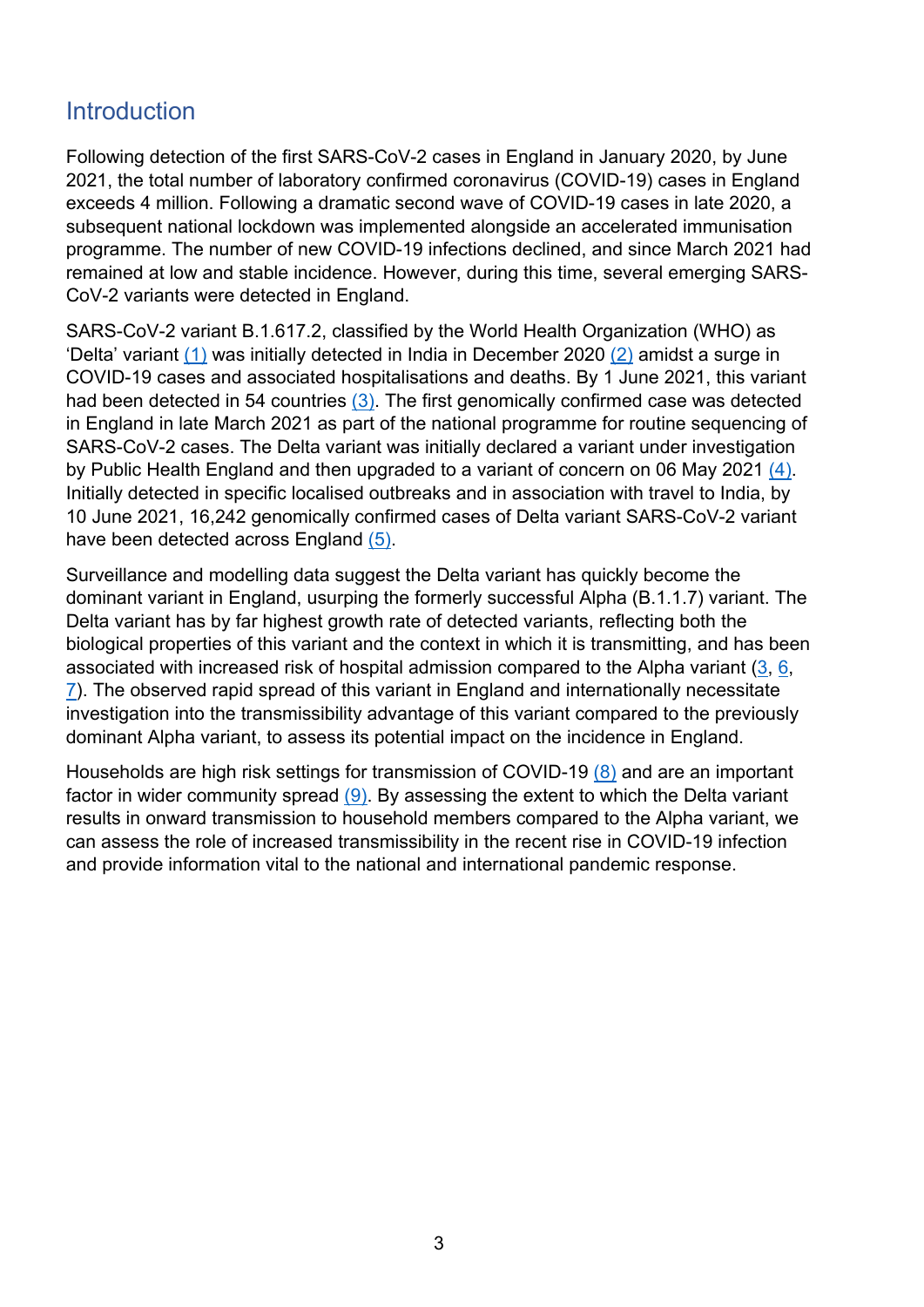# **Methods**

### Study design

A matched case-control study design was used to estimate the odds of transmission within households for Delta variant compared with Alpha variant SARS-CoV-2 cases.

### Study population

Data on laboratory confirmed COVID-19 cases in England that have been genomically sequenced was extracted on 31 May 2021. The study population consisted of sequenced B.1.617.2 and B.1.1.7 SARS-CoV-2-positive cases who: a) had a first positive specimen date between March 18 2021 and May 17 2021, to allow for subsequent household cases to be detected; b) resided in a terraced, semi-detached or detached house or a flat and c) had no recorded history of foreign travel within 14 days preceding the specimen date. Individuals were included in the analysis if they were the only or earliest cases within a household.

#### Data sources

In accordance with statutory requirements, positive SARS-CoV-2 tests are notified to Public Health England's (PHE) Second Generation Surveillance System (SGSS), a laboratory reporting system.

Residential address information for each positive SARS-CoV-2 test was obtained from NHS summary care records, laboratory information management system (LIMS) or is selfreported at test booking. The LIMS address, supplied by the diagnosing laboratory, was preferentially utilised as this should reflect the address at time of testing, as opposed to the centrally-held NHS held address which may not be up to date or include temporary address changes. To facilitate identification of specific residential location and to obtain residential property types, cases were address matched against Ordnance Survey reference databases. These hold all UK addresses and provided a standardised Unique Property Reference Number (UPRN) and Basic Land and Property unit (BLPU) class for each case, facilitating the detection of cases residing at the same property and the identification of property type.

Vaccination status of index cases included as cases and control was obtained from a national vaccination register (the National Immunisation Management System, NIMS) and linked using patient NHS number.

### Outcome assessment

Household clusters were defined as a 2 or more positive SARS-CoV-2 cases at the same private residential dwelling. This includes an initial sequenced laboratory confirmed index case (termed 'case' in our case control study) followed by one or more laboratory confirmed or lateral flow device positive SARS-CoV-2 cases in the same household (based on UPRN) within 14 days of the index cases' positive specimen date. Secondary cases within a household were identified from all case data regardless of whole genome sequencing data availability to optimise case ascertainment.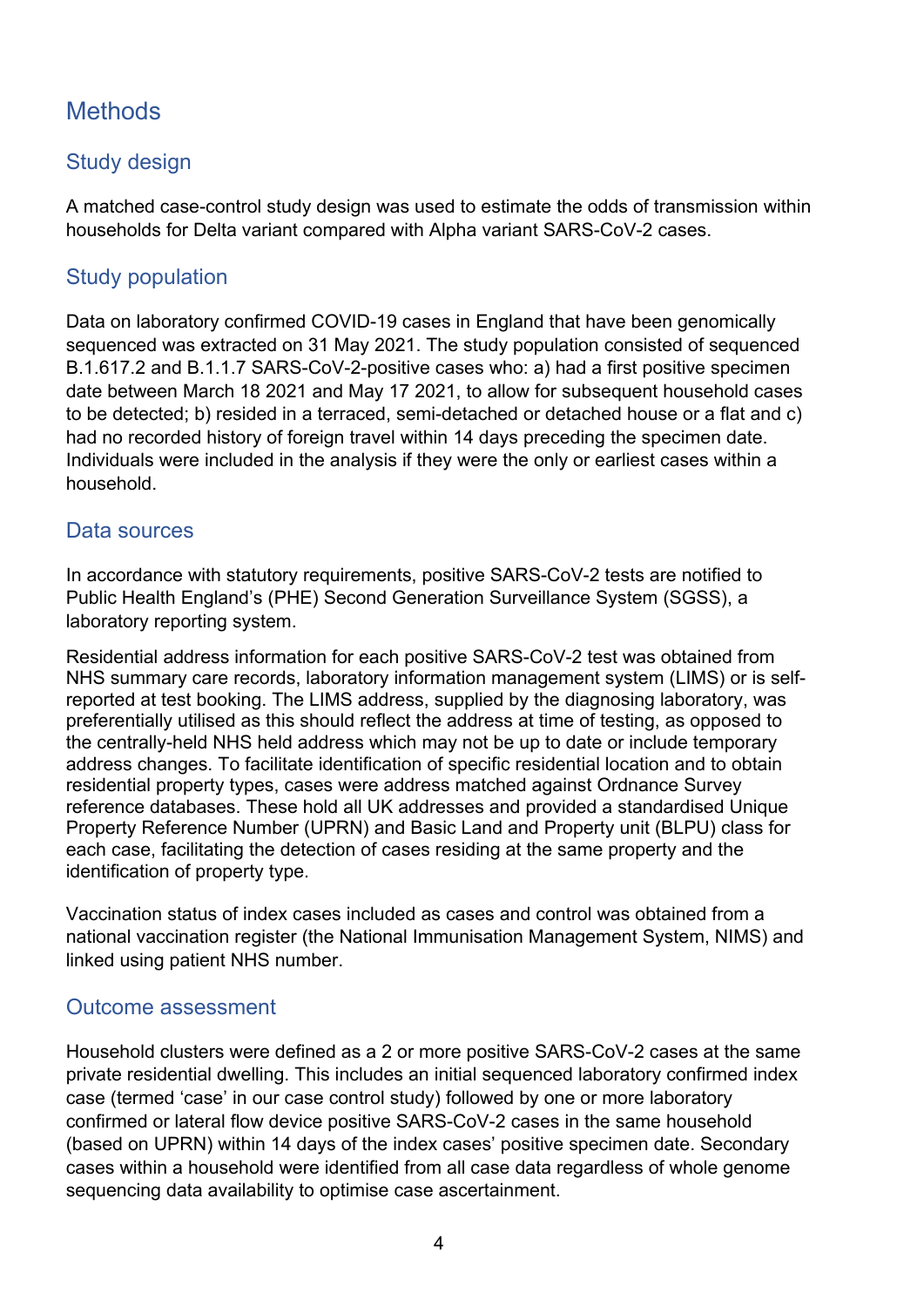'Controls' were cases where no further SARS-CoV-2 cases were reported in the household in the subsequent 14 days. Cases and controls were matched on a 1:2 ratio on the fortnight of specimen date, geography (lower tier local authority) and property type, that is, terraced, semi-detached or detached house or flat. Matching was undertaken as a way to address potential inter-relationships between time, geography of residence and property type, and to minimise potential for confounding related to household size and regional variation in incidence rates, and local interventions.

#### Exposure assessment

Delta and Alpha variant cases were identified from sequencing information nationally coordinated by the COG-UK consortium and uploaded to the CLIMB (Cloud Infrastructure for Big Data Microbial Bioinformatics) database. PCR confirmed cases were sampled for whole genome sequencing (WGS) with over 50% of laboratory confirmed cases in England sequenced during the study period [\(7\)](#page-20-6)*.* Sequences are assigned to Public Health England's single nucleotide and multinucleotide polymorphisms based variant definitions [\(8\)](#page-20-7).

### **Exclusions**

Cases and controls who did not have a full 14 days of follow-up time were excluded from the analysis. Additionally, any households that had laboratory confirmed cases in the preceding 90 days from the index case were excluded under the assumption that this would independently reduce the number of susceptible persons in a household and potential observed effects on transmission. Co-primary case households, defined as more than one case having the same earliest positive specimen date, were also excluded.

Targeted testing was undertaken for close contacts of cases with a variant of concern, apart from the Alpha variant. As such, households identified as targeted for testing were excluded as this would bias case-finding (and therefore cluster detection) for Delta variant cases.

To minimise the impact of potential bias introduced through different isolation guidance for travellers and non-travellers, including quarantine guidance and compulsory hotel quarantine for returning travellers, case with history of traveling outside the UK in the 14 days preceding diagnosis were excluded from analysis. Data on recent travel history for sequenced cases was collected via passenger locator forms, contact tracing advisory service (CTAS) dataset and enhanced follow up of cases with genomically confirmed variants of concern through local health protection teams.

There are 2 main testing routes for COVID-19 in the UK: tests carried out by hospital and public health laboratories, which can include testing of those presenting to healthcare services (referred to as Pillar 1) and wider population testing (referred to as Pillar 2), which includes both community testing sites and postal tests. While not exclusively hospitalised patients, cases identified through Pillar 1 were omitted to minimise bias in terms of household transmission for those identified as SARS-CoV-2 positive while hospitalised, which would not contribute to household transmission and therefore dilute the estimated difference in transmission risk between variants.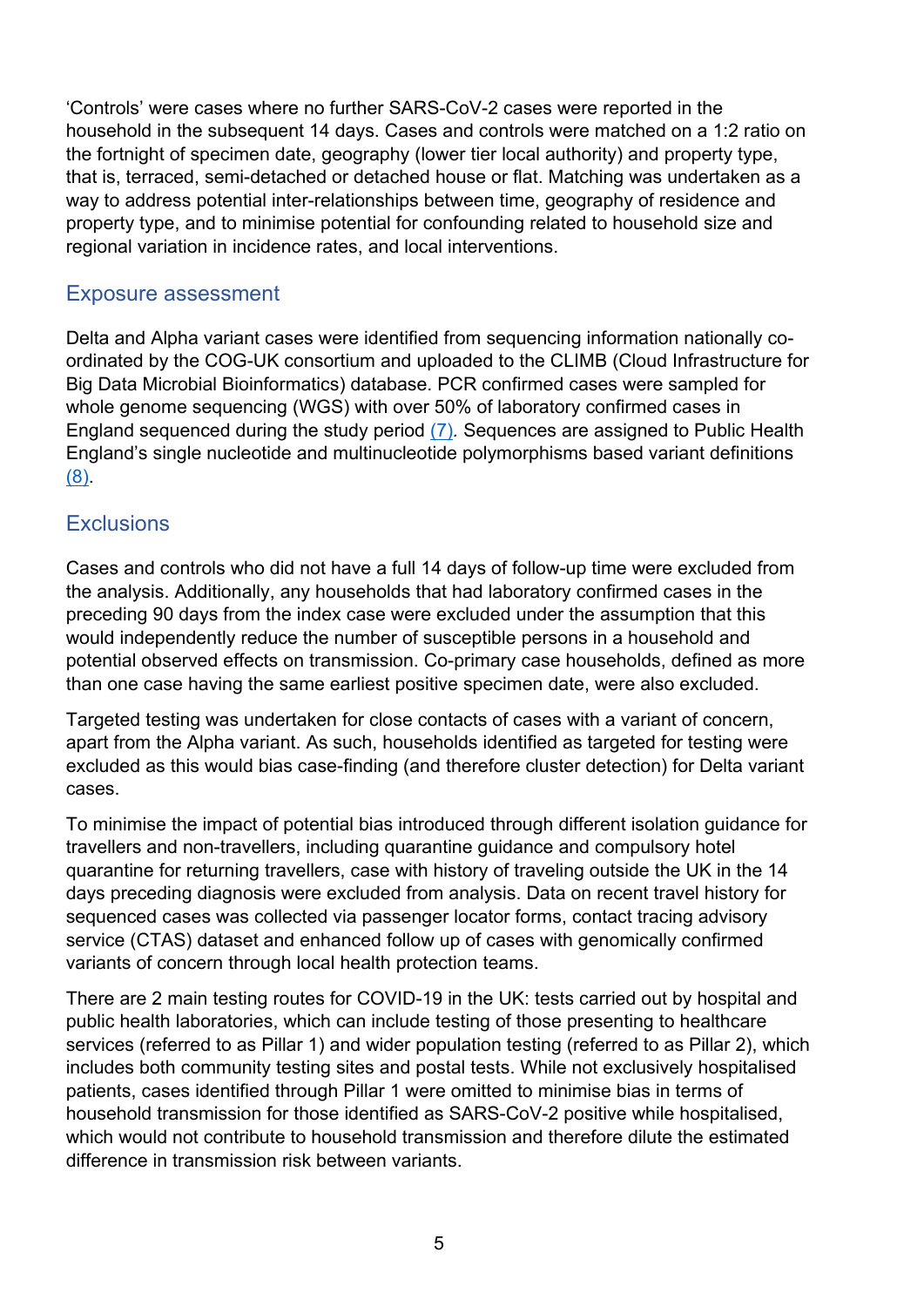#### Statistical Analysis

A conditional logistic regression model was used to account for the matched design. The model for the association with the variant and household transmission was adjusted for potential confounding by age, sex, ethnicity, index of multiple deprivation (quintiles) and vaccination status of index case.

To assess the impact of using a limited number of cases and controls in the matched design, an additional sensitivity analysis was carried out fitting a logistic regression model using all index cases prior to matching that met the inclusion and exclusion criteria.

In addition, a supplementary analysis including those cases and controls with a recorded travel history was used to assess the effects on the results.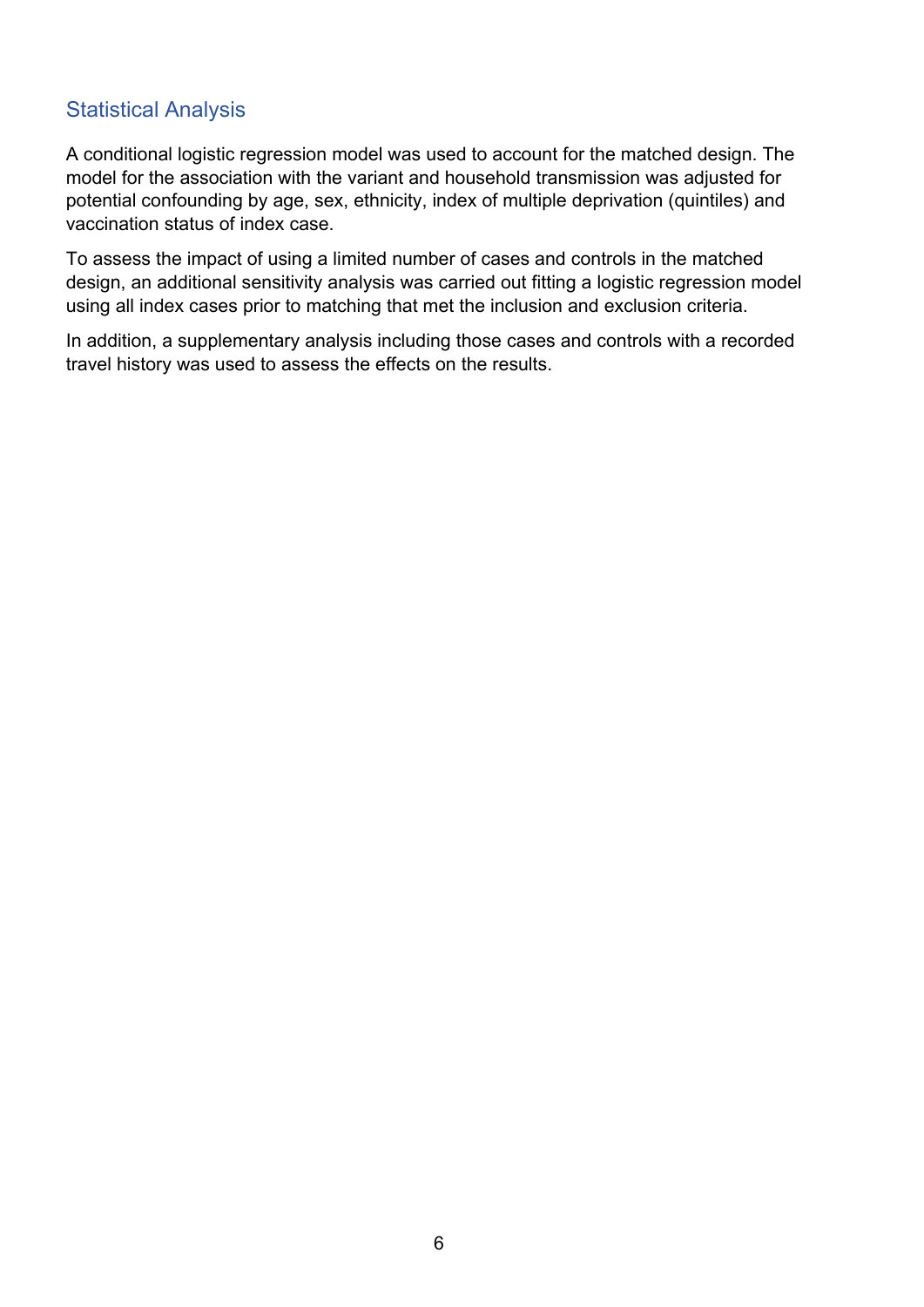## **Results**

During the study period (18 March to 17 May), of the genomically sequenced cases, there were 6,361 and 57,099 identified as Delta and Alpha variants respectively, representing 97.9% of all sequenced cases in total in England during this period.

We excluded 22,555 index cases with confirmed Delta or Alpha variant with specimen dates between 18 March to 17 May 2021 as they did not meet the inclusion, exclusion or matching criteria. Of these, 2,588 Delta variant index cases were excluded as they did not specifically meet the eligibility criteria, namely they were tests carried out via Pillar 1 (primarily conducted as part of hospital and travel associated testing), they had recently travelled, or were co-primary cases (multiple index cases). A further 2,017 Delta variant index cases were excluded as they could not be matched to a case or control. A total of 571 confirmed Delta variant cases were included in the matched case-control analysis [\(Table 1\)](#page-10-0).

After applying eligibility and matching, we obtained a sample of 11,295 individual index cases. This included 3,765 index cases in household clusters (hereafter referred to as 'cases' in the case-control study) and 7,530 sporadic cases ('controls') [\(Table 1\)](#page-10-0).

The index cases excluded from the analysis (n= 22,555) differed from those included in terms of variant, PHE centre of residence, age, sex, ethnicity and IMD ([S1 Table 1\)](#page-14-0). A higher proportion of included cases were 10 to 19 years old compared to excluded cases (23.7%, 19.8%, respectively) and a lower proportion were over 70 (1.5% v 3.4%). A lower proportion of included cases were of Asian ethnicity (13.8% vs 16.0%). A higher proportion of included cases were resident in Yorkshire and Humber compared to excluded cases (43.7% and 18.1%, respectively).

### Study population

Females made up 52.0% (1,956) of cases and 51.7% (3,890) of controls. 23.7% of both cases and controls were aged between 10 to 19, with a slightly higher proportion of cases aged between 30 to 49 compared to controls [\(Table 1\)](#page-10-0). The majority of the study population were of White ethnicity (78.1%, 8,823) with a higher proportion of Asian ethnicity (15.7%, 590) among cases compared to controls (12.8%, 964)). A large proportion of the study population resided in Yorkshire and Humber (43.7%, 4,932) and the North West (22.5%, 2,544), reflecting the location of geographic clusters of COVID-19 cases during the study period. The most common residential setting was terraced households (41.6%, 4,698)), followed by semi-detached (39.6%, 4,470). A higher proportion of cases were also unvaccinated compared to controls (72.8% vs 70.2%).

A higher proportion of cases had confirmed B.1.617.2 variant among the cases group (5.8%, 220), compared to those who were controls (4.7%, 351).

### Household Transmission

In the single variable analysis, the odds of household transmission were 1.66 among those with Delta variant (95%CI 1.28-2.14, p <0.001) compared to those with Alpha variant. After adjusting for age, sex, ethnicity, IMD and vaccination status of index case,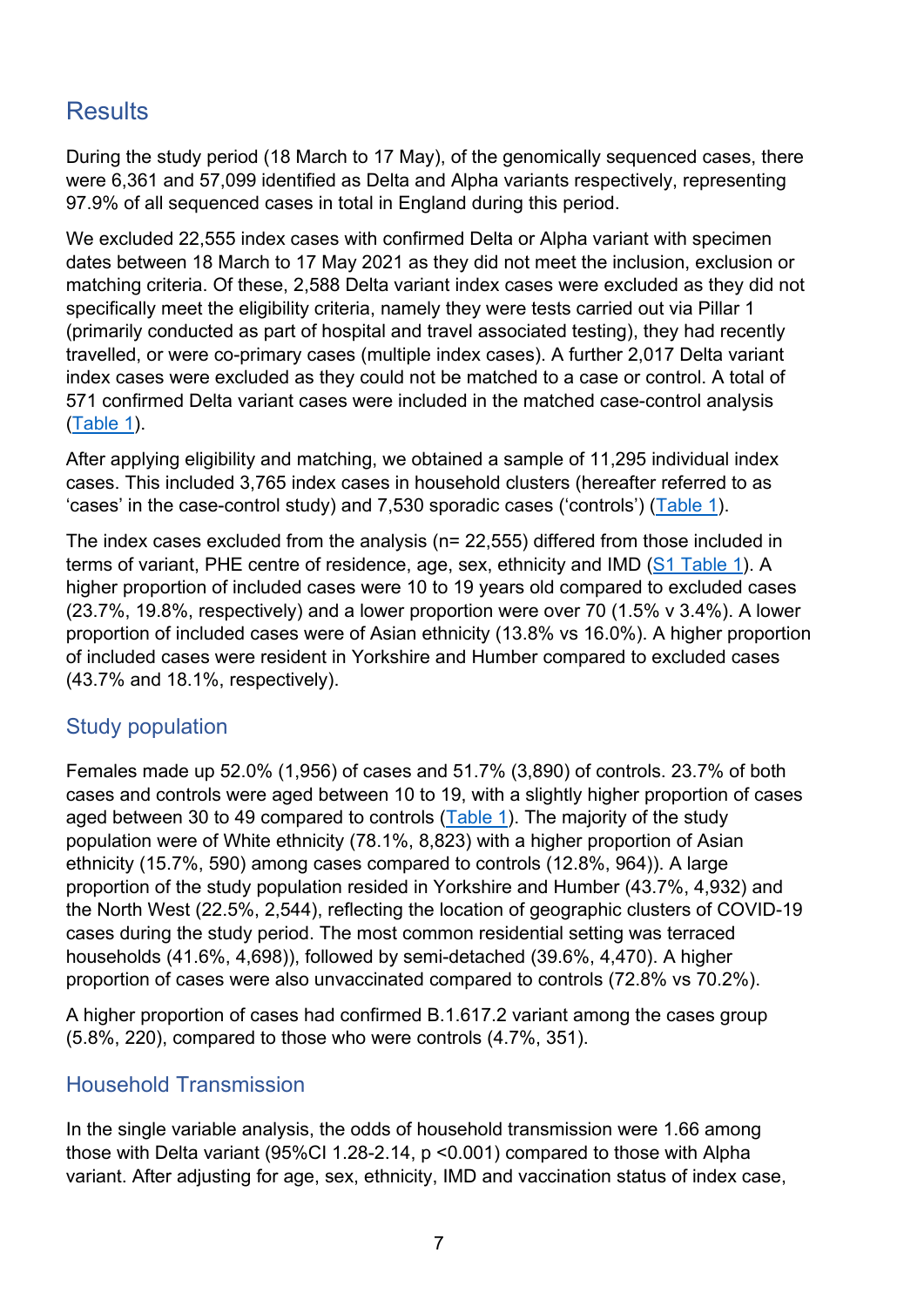evidence of this association remained with the adjusted odds ratio of household transmission of 1.64 among those with Delta variant (95%CI 1.26-2.13, p <0.001).

Differences in the odds of household transmission were also seen between age and ethnic groups [\(Table 2\)](#page-12-0). The adjusted odds ratio of household transmission among those with an index case aged <10 years old were 1.46 times those aged 30 to 39 (95%CI 1.23-1.75, p < 0.001). The odds of household transmission were increased when an index case was of Asian ethnicity (aOR 1.30, 95%CI 1.14-1.47, p < 0.001) and less likely when an index case was of Black ethnicity (aOR 0.73, 95%CI 0.56-0.95, p 0.02), compared with index cases of White ethnicity.

In the sensitivity analysis without restriction to matching criteria, logistic regression models including all eligible index cases found the crude odds of transmission was 1.53 among those with the Delta variant compared to those with the Alpha variant (95% CI 1.40-1.67, p <0.001). With adjustment for property type, fortnight of specimen date, lower tier local authority of residence, age, sex, ethnicity, index of multiple deprivation (IMD) and vaccination status of index case, the adjusted odds of transmission were similar to the matched analysis at 1.62 for the Delta compared to the Alpha variant (95% CI 1.45-1.81, p <0.001) [\(Supplementary Table 2\)](#page-16-0).

A supplementary matched analysis also including index cases who had known foreign travel within 14 days preceding the specimen date (n= 11,901) also found strong evidence of an association between household transmission and the Delta variant with the crude odds ratio of transmission 1.67 among those with Delta variant compared to those with the Alpha variant , and an adjusted odds ratio of 1.68 after adjustment for age, sex, ethnicity, IMD and vaccination status (95% CI 1.31-2.14, p <0.001) (Supplementary Table 3).

## **Discussion**

Our study found a 64% increase in the odds of household transmission associated with infection with SARS-CoV-2 Delta variant compared to Alpha, following adjustment for the index cases' vaccination status, as well as sex, ethnicity, IMD and age group. This study provides early, real-world evidence of the effect of Delta variant on household transmission. The findings support existing evidence that the Delta variant has a substantially increased transmissibility advantage over the Alpha variant, which has contributed to the rapid increase in the number of Delta variant cases in the UK over the study period and may explain the rapid surge in cases seen in other countries where this variant has been observed [\(3,](#page-20-2) [6,](#page-20-5) [10\)](#page-20-9).

This study also found evidence of increased household transmission in households with an index case of Asian ethnicity, a finding consistent with studies of the previously dominant Alpha variant [\(11\).](#page-20-10) These results add important new evidence to help understand the underlying reasons for increased susceptibility to COVID-19 infection, and possibly reflect differences in household composition and inter-household mixing between ethnic groups, with specific groups more likely to live in large or multi-generational households.

The strength of this study is the comprehensive genomic sequencing programme in England co-ordinated by COG-UK which delivers large scale, rapid, whole genome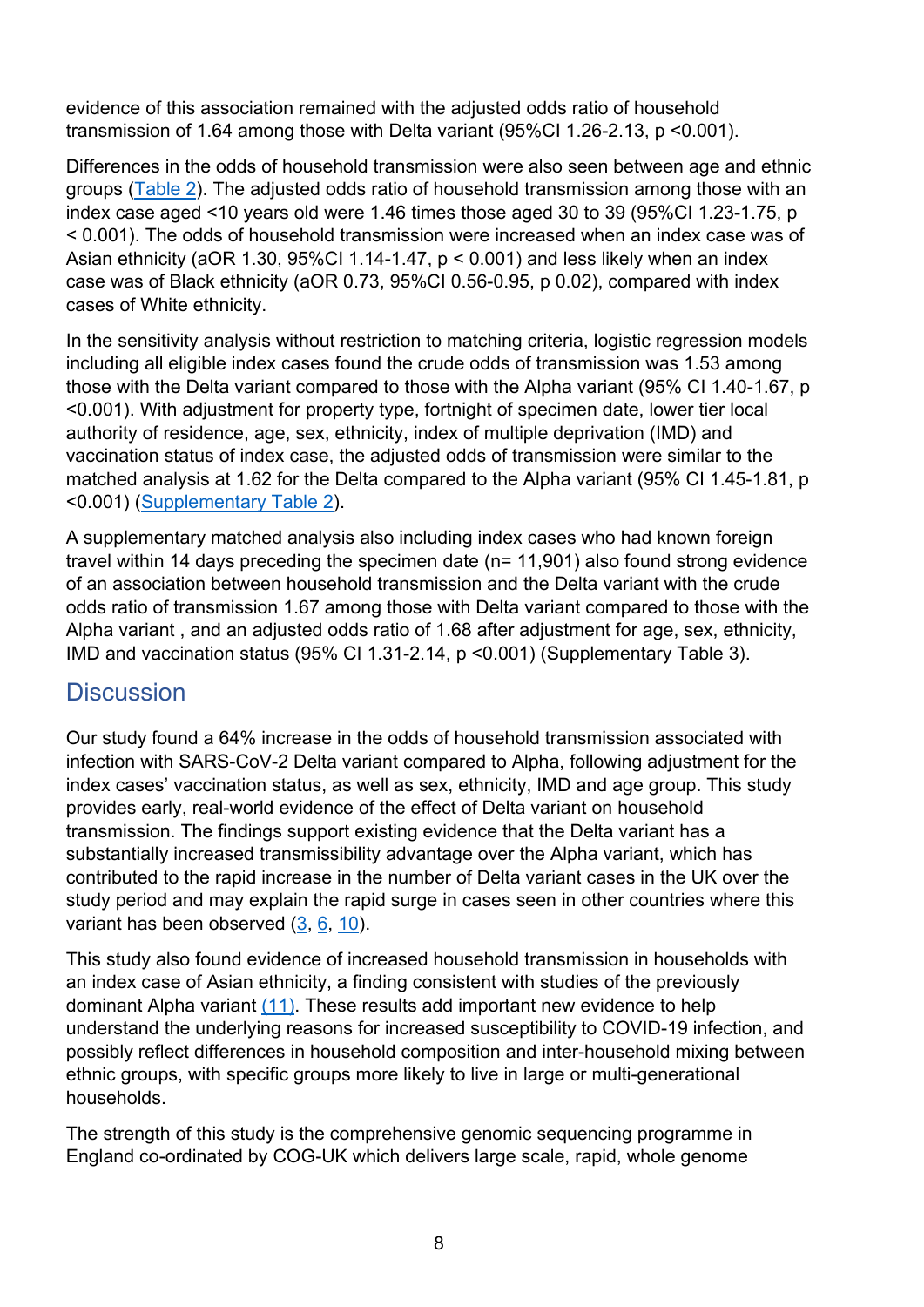sequencing of SARS-CoV-2 cases allowing for surveillance, early detection of variants and the increased understanding of viral transmission, both nationally and internationally.

With over 50% of positive COVID-19 cases sequenced during the study period, the sequenced cases included in this study are likely representative of the population testing positive for COVID-19. This increases the generalisability of the results, despite the sampling strategy for sequencing not being random. However, some effects of this nonrandom sampling were addressed by removing households that received targeted testing.

This analysis covers a period of time when both Delta and Alpha variants were circulating in the population, allowing comparison of risk with sufficient power to detect a difference in transmission. By the end of May 2021, Delta had become the dominant SARS-CoV-2 virus in England, accounting for over 90% of all new cases [\(3\).](#page-20-2)

The inclusion of vaccination data further strengthens this study. By linking COVID-19 case data to vaccination status we were able to partially adjust for the effect of vaccination on onward transmission to secondary cases. This adjustment is an important factor in assessing transmissibility, as other studies have shown vaccination is effective in reducing secondary cases in households with a symptomatic index case [\(8\)](#page-20-7). However, our assessment of this effect was limited as most cases included in the analysis were unvaccinated.

This study also benefits from the enrichment of COVID-19 case data with residential address data and travel information to create a large sample of cases and controls for inclusion in the analysis.

There are several limitations to this study. Firstly, we did not have information on household size, which is likely to have an effect on the estimates of transmissibility. For example, some controls (sporadic cases) will have lived alone and have no chance of onward transmission within their residence and becoming a household cluster However, we were unable to identify and exclude these cases in the analysis but was mitigated by matching on local geography and property type. Furthermore, the vaccination status of household contacts, which would impact onward transmission in this setting, was unknown. Therefore, further studies that include household size as a denominator and all individuals' vaccination status are needed to provide improved estimates of household transmission and allow for the calculation of household secondary attack rates.

This analysis is specific to residential households and excluded cases occurring in other residential settings that are susceptible to SARS-CoV-2 outbreaks, such as prisons or care homes, or in other vulnerable populations such as homeless people. As data is based on residential address, we were also not able to include outbreaks in education or occupational settings. Care must therefore be taken when applying conclusions from this study to such settings.

As the Delta variant is identified in other countries, these transmissibility findings will be relevant to other industrialised countries and will be important in considering mitigation in public health responses. Similar approaches have been used to characterise the transmissibility of the Alpha variant when this initially emerged, and similar observations followed in other countries.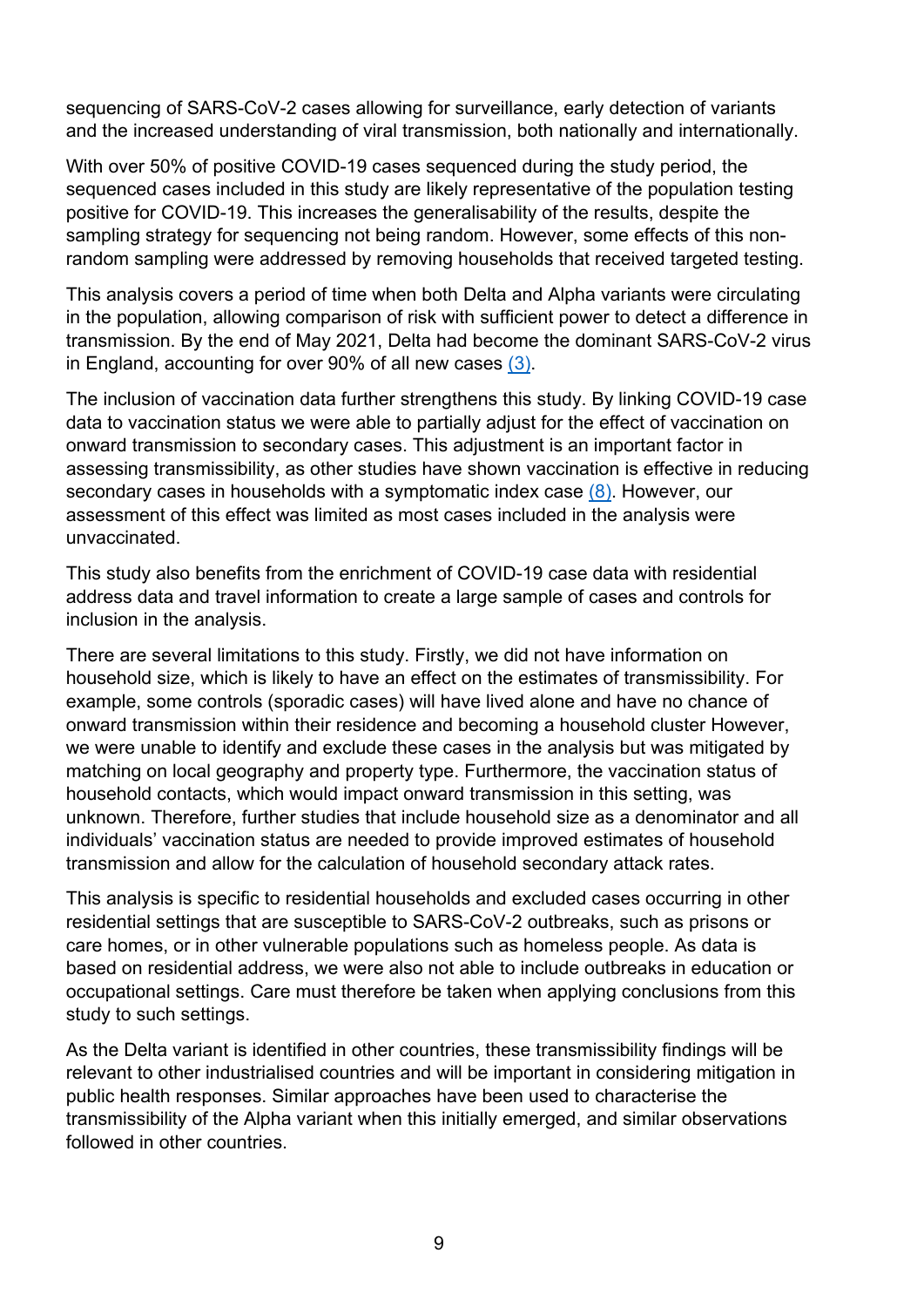Overall, we found increased household transmission of COVID-19 associated with the Delta compared to the Alpha variant. Our study shows that households are important settings for the transmission of the Delta variant and with household settings being an important factor in wider community spread, it is vital to maintain policies to prevent transmission of COVID-19 in these settings.

With the results of this analysis suggesting increased transmissibility of this variant and the Delta variant now having been detected in many countries worldwide, the understanding of the transmissibility of this variant is important for informing public health policies internationally to control the COVID-19 pandemic.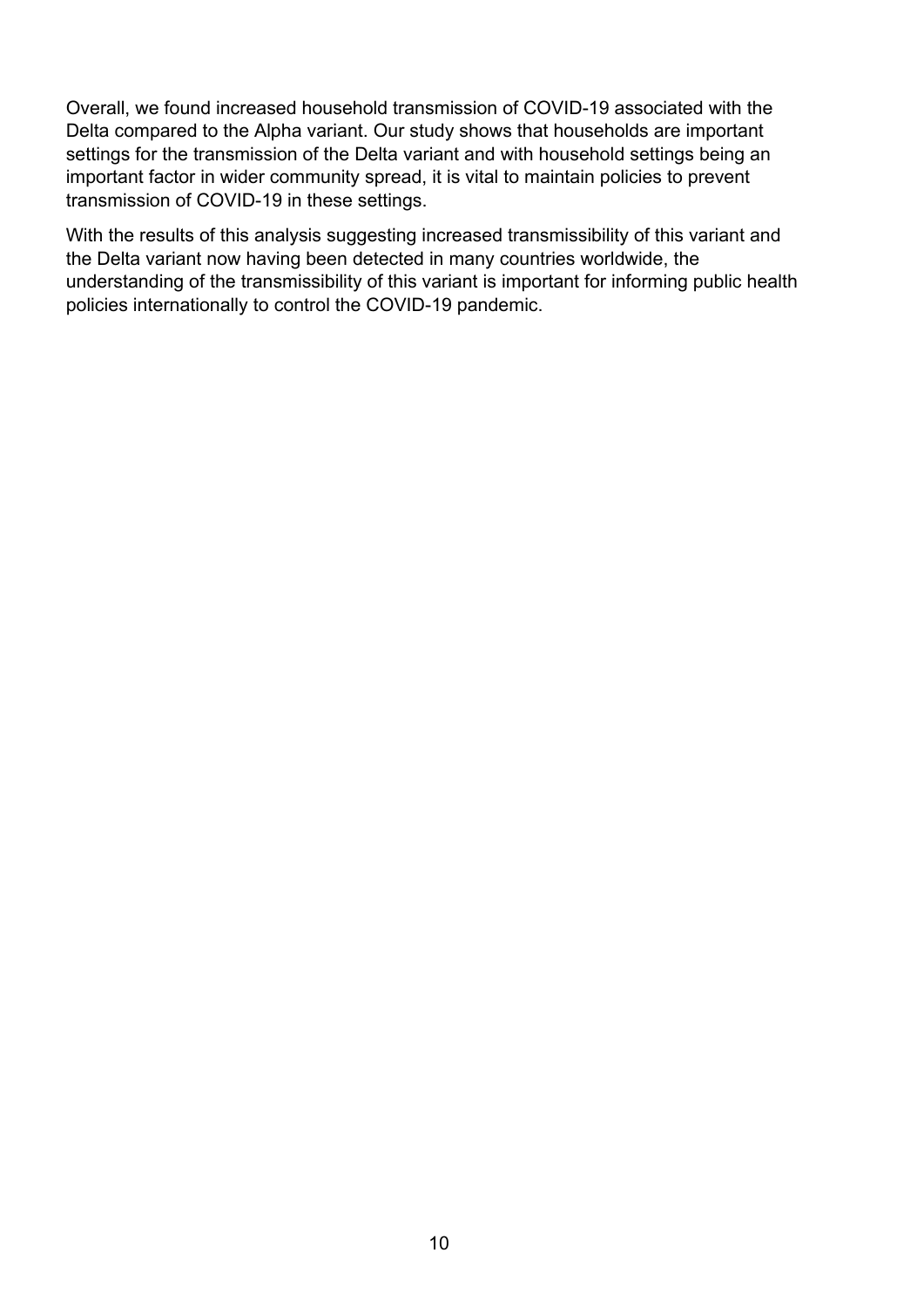#### <span id="page-10-0"></span>**Table 1. Characteristics of genomically sequenced confirmed SARS-CoV-2 cases and controls, in England 18 March to 17 May 2021**

|                               | <b>Controls</b> |                |       | <b>Cases</b>   |          |         |
|-------------------------------|-----------------|----------------|-------|----------------|----------|---------|
|                               | Count           | <b>Percent</b> | Count | <b>Percent</b> | $\chi^2$ | p-value |
| Total                         |                 | 7,530          |       | 3,765          |          |         |
| <b>VARIANT</b>                |                 |                |       |                |          |         |
| Delta (B.1.617.2)             | 351             | 4.66           | 220   | 5.84           | 7.3      |         |
| Alpha (B.1.1.7)               | 7,179           | 95.34          | 3,545 | 94.16          |          | 0.007   |
| <b>Household type</b>         |                 |                |       |                |          |         |
| <b>Terraced</b>               | 3132            | 41.59          | 1566  | 41.59          |          |         |
| Semi-detached                 | 2,980           | 39.58          | 1,490 | 39.58          | N/A      | N/A     |
| Detached                      | 914             | 12.14          | 457   | 12.14          |          |         |
| Flat                          | 504             | 6.69           | 252   | 6.69           |          |         |
| Specimen date (2-week period) |                 |                |       |                |          |         |
| w/c 15 March 2021             | 2402            | 31.90          | 1201  | 31.90          |          |         |
| w/c 29 March 2021             | 2,048           | 27.20          | 1,024 | 27.20          |          |         |
| w/c 12 April 2021             | 1,206           | 16.02          | 603   | 16.02          | N/A      | N/A     |
| w/c 26 April 2021             | 1,312           | 17.42          | 656   | 8.71           |          |         |
| w/c 10 May 2021               | 562             | 7.46           | 281   | 7.46           |          |         |
| <b>PHE Centre</b>             |                 |                |       |                |          |         |
| <b>East Midlands</b>          | 710             | 9.43           | 355   | 9.43           |          |         |
| East of England               | 282             | 3.75           | 141   | 3.75           |          |         |
| London                        | 278             | 3.69           | 139   | 3.69           |          |         |
| <b>North East</b>             | 510             | 6.77           | 255   | 6.77           |          |         |
| North West                    | 1,696           | 22.52          | 848   | 22.52          | N/A      | N/A     |
| South East                    | 80              | 1.06           | 40    | 1.06           |          |         |
| South West                    | 44              | 0.58           | 22    | 0.58           |          |         |
| <b>West Midlands</b>          | 642             | 8.53           | 321   | 8.53           |          |         |
| <b>Yorkshire and Humber</b>   | 3288            | 43.67          | 1,644 | 43.67          |          |         |
| Age                           |                 |                |       |                |          |         |
| Under 10                      | 379             | 5.03           | 300   | 7.97           |          |         |
| 10 to 19                      | 1,782           | 23.67          | 892   | 23.69          |          |         |
| 20 to 29                      | 1,597           | 21.21          | 591   | 15.70          | 97       | < 0.001 |
| 30 to 39                      | 1,582           | 21.01          | 869   | 23.08          |          |         |
| 40 to 49                      | 1,075           | 14.28          | 616   | 16.36          |          |         |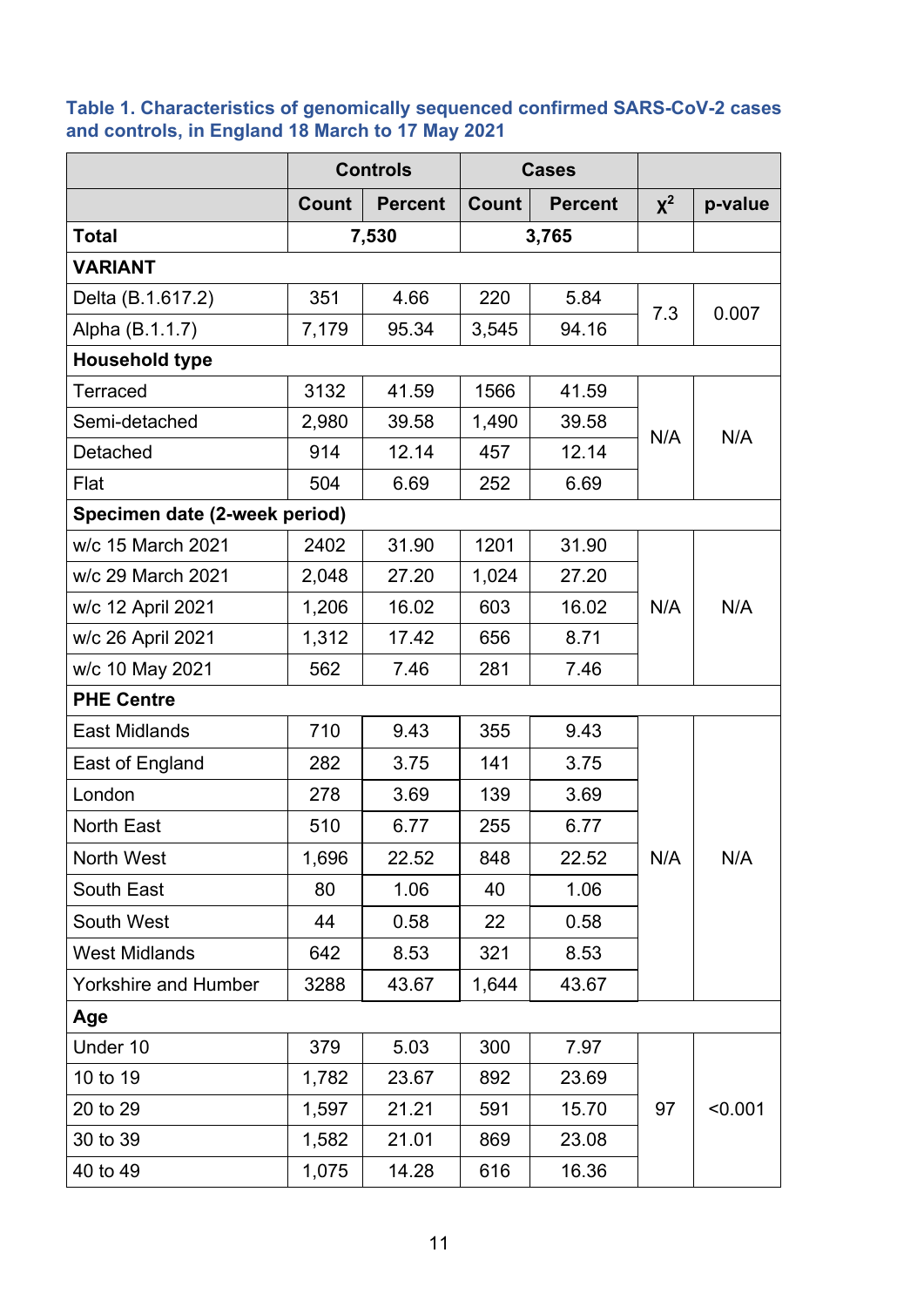|                                  | <b>Controls</b> |                | <b>Cases</b> |                |          |         |
|----------------------------------|-----------------|----------------|--------------|----------------|----------|---------|
|                                  | <b>Count</b>    | <b>Percent</b> | Count        | <b>Percent</b> | $\chi^2$ | p-value |
| 50 to 59                         | 698             | 9.27           | 336          | 8.92           |          |         |
| 60 to 69                         | 287             | 3.81           | 119          | 3.16           |          |         |
| Over <sub>70</sub>               | 130             | 1.73           | 42           | 1.12           |          |         |
| <b>Sex</b>                       |                 |                |              |                |          |         |
| Female                           | 3,890           | 51.66          | 1,956        | 51.95          | 0.09     | 0.77    |
| Male                             | 3,640           | 48.34          | 1,809        | 48.05          |          |         |
| <b>Ethnicity</b>                 |                 |                |              |                |          |         |
| Asian                            | 964             | 12.80          | 591          | 15.70          |          |         |
| <b>Black</b>                     | 229             | 3.04           | 78           | 2.07           |          |         |
| Mixed                            | 163             | 2.16           | 80           | 2.12           | 33.4     | < 0.001 |
| Other                            | 221             | 2.93           | 146          | 3.88           |          |         |
| White                            | 5,953           | 79.06          | 2,870        | 76.23          |          |         |
| <b>IMD</b> (quintile)            |                 |                |              |                |          |         |
| $\mathbf 1$                      | 3,015           | 40.04          | 1,527        | 40.56          |          |         |
| $\overline{2}$                   | 1,581           | 21.00          | 817          | 21.70          |          |         |
| 3                                | 1201            | 15.95          | 558          | 14.82          | 2.82     | 0.588   |
| $\overline{\mathbf{4}}$          | 1,049           | 13.93          | 521          | 13.84          |          |         |
| 5                                | 684             | 9.08           | 342          | 9.08           |          |         |
| Vaccination status of index case |                 |                |              |                |          |         |
| Unvaccinated                     | 5,286           | 70.20          | 2,741        | 72.80          |          |         |
| <21 days post dose 1             | 515             | 6.84           | 264          | 7.01           |          |         |
| >= 21 days post dose 1           | 1,027           | 13.64          | 472          | 12.54          | 12.9     | 0.012   |
| >= 14 days post dose 2           | 51              | 0.68           | 19           | 0.50           |          |         |
| Unknown                          | 651             | 8.65           | 349          | 9.27           |          |         |

IMD = Index of Multiple Deprivation (1= least deprived, 5 = most deprived)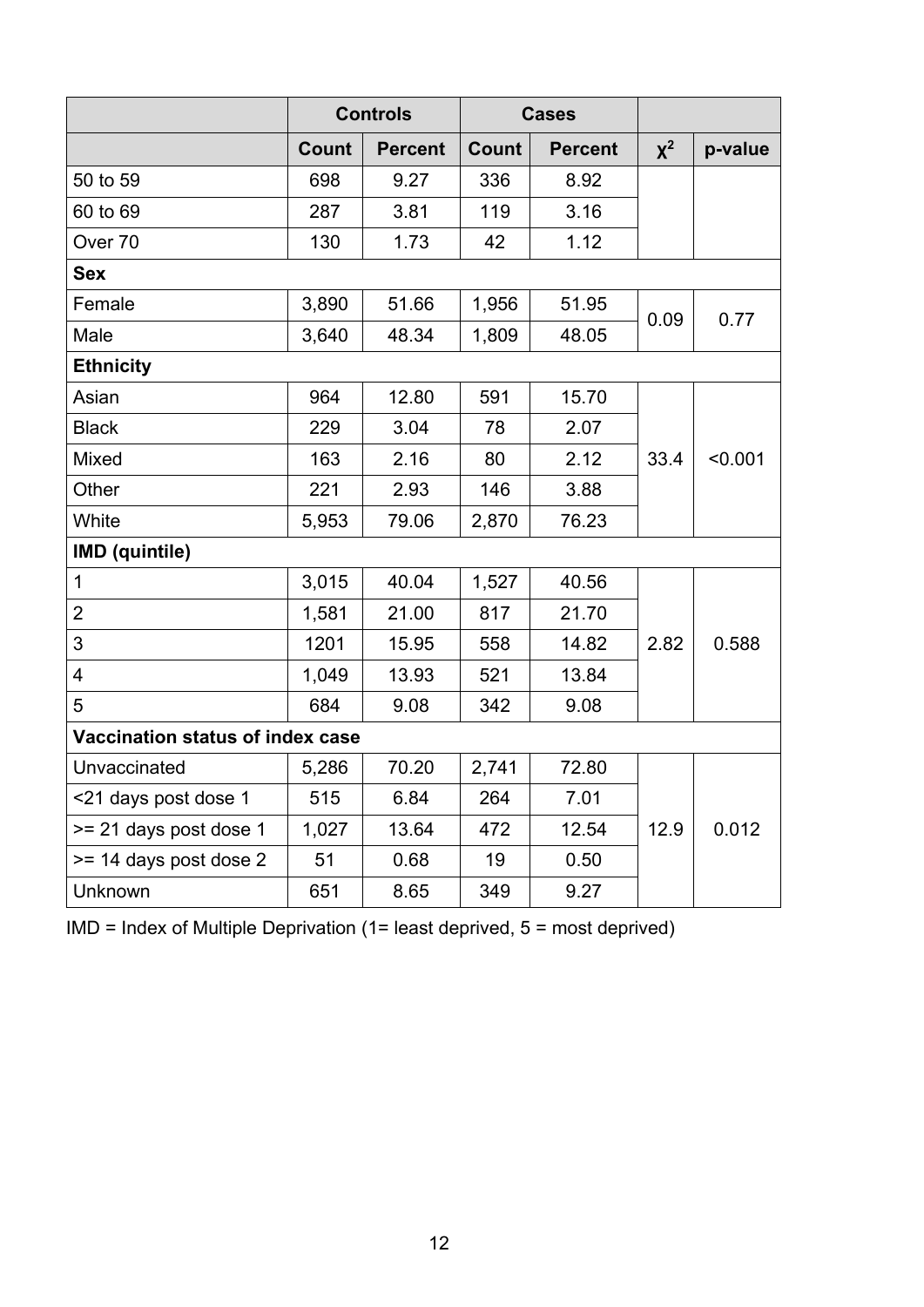<span id="page-12-0"></span>**Table 2. Univariate and multivariate conditional logistic regression of odds of household transmission in genomically sequenced confirmed SARS-CoV-2 cases, in England 18 March to 17 May 2021**

|                                  |                       |                   | <b>Household Transmission</b> |         |
|----------------------------------|-----------------------|-------------------|-------------------------------|---------|
|                                  | <b>OR</b><br>(95% CI) | P value           | adjusted OR<br>(95% CI)       | P value |
| <b>VARIANT</b>                   |                       |                   |                               |         |
| B.1.617.2                        | $1.66(1.28 - 2.14)$   | < 0.001           | $1.64(1.26-2.13)$             | < 0.001 |
| B.1.1.7                          | 1.00                  |                   | 1.00                          |         |
| <b>Sex</b>                       |                       |                   |                               |         |
| Female                           | 1.00                  |                   | 1.00                          |         |
| Male                             | $0.99(0.91 - 1.07)$   | 0.769             | $0.97(0.89 - 1.05)$           | 0.415   |
| Age group                        |                       |                   |                               |         |
| Under 10                         | $1.46(1.23 - 1.74)$   |                   | $1.46(1.23 - 1.75)$           |         |
| 10 to 19                         | $0.92(0.82 - 1.03)$   |                   | $0.92(0.81 - 1.04)$           |         |
| 20 to 29                         | $0.67(0.59 - 0.76)$   |                   | $0.67(0.59 - 0.76)$           |         |
| 30 to 39                         | 1.00                  | < 0.001           | 1.00                          | < 0.001 |
| 40 to 49                         | $1.05(0.92 - 1.2)$    |                   | $1.05(0.92 - 1.19)$           |         |
| 50 to 59                         | $0.88(0.75-1.03)$     |                   | $0.9(0.76 - 1.06)$            |         |
| 60 to 69                         | $0.76(0.61 - 0.96)$   |                   | $0.79(0.62 - 1.01)$           |         |
| Over 70                          | $0.59(0.41 - 0.85)$   | $0.65(0.45-0.95)$ |                               |         |
| <b>Ethnicity</b>                 |                       |                   |                               |         |
| <b>Mixed</b>                     | $1.04(0.79-1.36)$     |                   | $1.01(0.77 - 1.34)$           |         |
| Asian                            | $1.33(1.18 - 1.51)$   |                   | $1.30(1.14 - 1.47)$           |         |
| <b>Black</b>                     | $0.73(0.56 - 0.95)$   | < 0.001           | $0.73(0.56 - 0.95)$           | < 0.001 |
| White                            | 1.00                  |                   | 1.00                          |         |
| Other                            | $1.39(1.12 - 1.72)$   |                   | $1.42(1.14 - 1.76)$           |         |
| <b>IMD quintile</b>              |                       |                   |                               |         |
| 1-most deprived                  | $1.1(0.97 - 1.25)$    |                   | $1.07(0.94 - 1.21)$           |         |
| $\overline{2}$                   | $1.12(0.98 - 1.28)$   |                   | $1.11(0.97 - 1.27)$           |         |
| 3                                | 1.00                  | 0.546             | 1.00                          | 0.694   |
| $\overline{\mathcal{A}}$         | $1.07(0.92 - 1.24)$   |                   | $1.08(0.93 - 1.25)$           |         |
| 5-least deprived                 | $1.07(0.9-1.27)$      |                   | $1.07(0.9-1.27)$              |         |
| Vaccination status of index case |                       |                   |                               |         |
| Unvaccinated                     | 1.00                  |                   | 1.00                          |         |
| <21 days post dose 1             | $0.99(0.85 - 1.16)$   |                   | $1.01(0.85-1.2)$              |         |
| >=21 days post dose 1            | $0.88(0.79-1.00)$     | 0.010             | $0.94(0.81 - 1.08)$           | 0.012   |
| >=14 days post dose 2            | $0.71(0.41 - 1.21)$   |                   | $0.76(0.44 - 1.31)$           |         |
| Unknown                          | $0.79(0.68 - 0.92)$   |                   | $0.77(0.66-0.9)$              |         |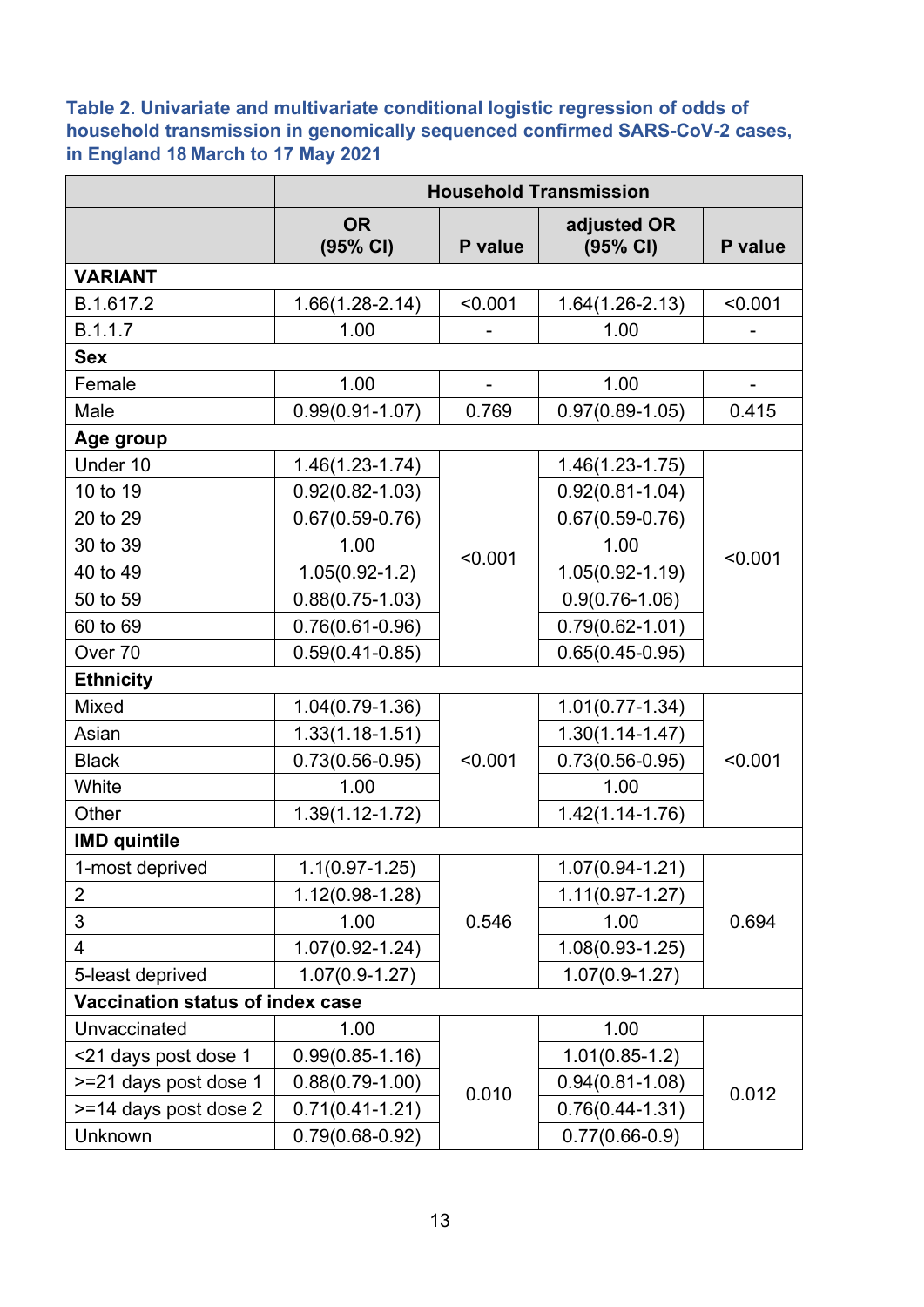# **Declarations**

#### Conflicts of interest or competing interests

The authors have no relevant financial or non-financial conflicts of interest to disclose.

### Availability of data and material

Data are incorporated into the article and material contained within. Individual level data cannot be shared due to ethical or privacy reasons.

### Code availability

Custom code using Stata15.

#### Authors' contributions

AV and HA were the principal investigators and led the writing of this report. HA, AV, MK, JF, KT and GD made significant contributions to conception of the study design. All authors contributed to the interpretation of results and critical review.

#### Ethics approval

All data were collected within statutory approvals granted to Public Health England for infectious disease surveillance and control. Information was held securely and in accordance with the Data Protection Act 2018 and Caldicott guidelines.

#### Consent to participate

All data were collected within statutory approvals granted to Public Health England for infectious disease surveillance and control. Information was held securely and in accordance with the Data Protection Act 2018 and Caldicott guidelines.

### Consent for publication

All data were collected within statutory approvals granted to Public Health England for infectious disease surveillance and control. Information was held securely and in accordance with the Data Protection Act 2018 and Caldicott guidelines.

#### Acknowledgements

We would like to thank all the staff of the Public Health England COVID-19 National Epidemiology Cell, in particular Simon Thelwall and Mary Sinnathamby for their role in genomic surveillance. We would also like to thank the staff of the Public Health England (PHE) Geographic Information System (GIS) team for continuous facilitation of the residential property classification of cases. We thank the Wellcome Sanger Institute and other laboratories involved in whole genome sequencing of COVID-19 samples; and we thank the UK Variant Technical Group for advice and feedback in developing this study.

#### **Funding**

Routine work undertaken by Public Health England as part of public health response. COG-UK is supported by funding from the Medical Research Council (MRC) part of UK Research and Innovation (UKRI), the National Institute of Health Research (NIHR) and Genome Research Limited, operating as the Wellcome Sanger Institute.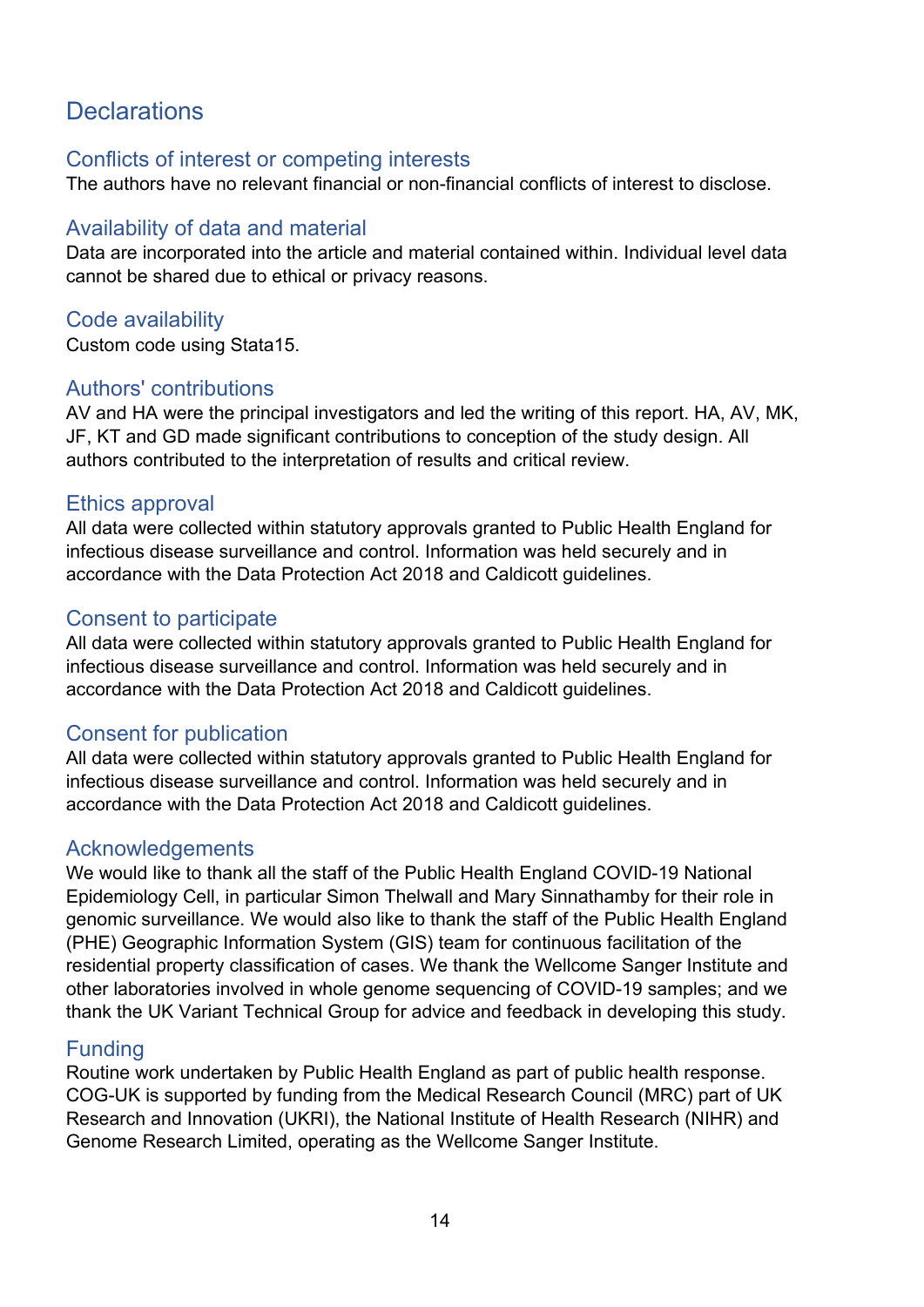#### <span id="page-14-0"></span>**Supplementary Table 1. Characteristics of excluded index cases and included index genomically sequenced confirmed SARS-CoV-2 cases, in England 18 March to 17 May 2021**

|                             |              | <b>Exclusions</b> | <b>Inclusions</b> |                |          |         |  |
|-----------------------------|--------------|-------------------|-------------------|----------------|----------|---------|--|
|                             | <b>Count</b> | <b>Percent</b>    | Count             | <b>Percent</b> | $\chi^2$ | p-value |  |
| <b>Total</b>                | 22,555       |                   | 11,295            |                |          |         |  |
| <b>VARIANT</b>              |              |                   |                   |                |          |         |  |
| B.1.617.2                   | 2,588        | 11.47             | 571               | 5.06           | 366.47   | < 0.001 |  |
| B.1.1.7                     | 19,967       | 88.53             | 10,724            | 94.94          |          |         |  |
| <b>PHE Centre</b>           |              |                   |                   |                |          |         |  |
| <b>East Midlands</b>        | 2956         | 13.11             | 1065              | 9.43           |          | < 0.001 |  |
| East of England             | 2118         | 9.39              | 423               | 3.75           |          |         |  |
| London                      | 2535         | 11.24             | 417               | 11.57          | 35,00.00 |         |  |
| <b>North East</b>           | 1401         | 6.21              | 765               | 6.77           |          |         |  |
| North West                  | 4961         | 22.00             | 2,544             | 22.52          |          |         |  |
| South East                  | 1657         | 7.35              | 120               | 1.06           |          |         |  |
| South West                  | 563          | 2.50              | 66                | 0.58           |          |         |  |
| <b>West Midlands</b>        | 2235         | 9.91              | 963               | 8.53           |          |         |  |
| <b>Yorkshire and Humber</b> | 4071         | 18.05             | 4,932             | 43.67          |          |         |  |
| Missing                     | 58           | 0.26              | $\mathbf 0$       | 0.00           |          |         |  |
| Age                         |              |                   |                   |                |          |         |  |
| Under 10                    | 1291         | 5.72              | 679               | 6.01           |          |         |  |
| 10 to 19                    | 4471         | 19.82             | 2,674             | 23.67          |          |         |  |
| 20 to 29                    | 4607         | 20.43             | 2,188             | 19.37          |          |         |  |
| 30 to 39                    | 4901         | 21.73             | 2,451             | 21.70          | 166.7    |         |  |
| 40 to 49                    | 3349         | 14.85             | 1,691             | 14.97          |          | < 0.001 |  |
| 50 to 59                    | 2185         | 9.69              | 1,034             | 9.15           |          |         |  |
| 60 to 69                    | 985          | 4.37              | 406               | 3.59           |          |         |  |
| Over 70                     | 766          | 3.40              | 172               | 1.52           |          |         |  |
| <b>Sex</b>                  |              |                   |                   |                |          |         |  |
| Female                      | 11379        | 50.45             | 5,846             | 51.76          |          |         |  |
| Male                        | 11176        | 49.55             | 5,449             | 48.24          | 5.15     | 0.023   |  |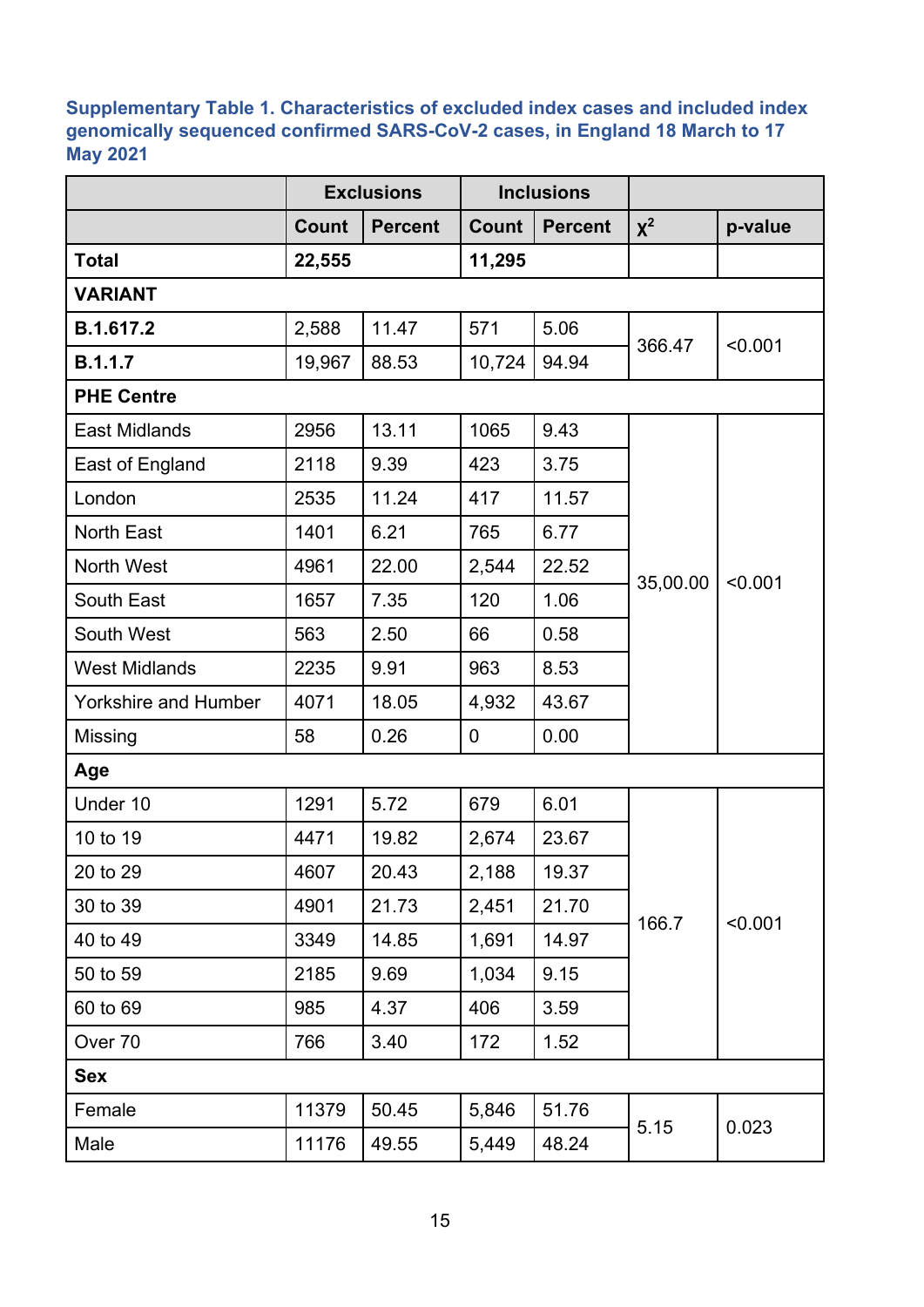|                           |              | <b>Exclusions</b> |             | <b>Inclusions</b> |        |         |
|---------------------------|--------------|-------------------|-------------|-------------------|--------|---------|
|                           | <b>Count</b> | <b>Percent</b>    | Count       | <b>Percent</b>    | $X^2$  | p-value |
| <b>Ethnicity</b>          |              |                   |             |                   |        |         |
| Asian                     | 3609         | 16.00             | 1,555       | 13.77             |        | < 0.001 |
| <b>Black</b>              | 702          | 3.11              | 307         | 2.72              |        |         |
| Mixed                     | 489          | 2.17              | 243         | 2.15              | 57.61  |         |
| Other                     | 940          | 4.17              | 367         | 3.25              |        |         |
| White                     | 16815        | 74.55             | 8,823       | 78.11             |        |         |
| <b>IMD</b> (quintile)     |              |                   |             |                   |        |         |
| $\mathbf{1}$              | 6,627        | 29.38             | 4,542       | 40.21             |        | < 0.001 |
| $\overline{2}$            | 5008         | 22.20             | 2398        | 21.23             |        |         |
| 3                         | 4052         | 17.96             | 1759        | 15.57             | 461.04 |         |
| $\overline{4}$            | 3709         | 16.44             | 1,570       | 13.90             |        |         |
| 5                         | 3101         | 13.75             | 1,026       | 9.08              |        |         |
| Unknown                   | 58           | 0.26              | $\mathbf 0$ | 0.00              |        |         |
| <b>Vaccination status</b> |              |                   |             |                   |        |         |
| Unknown                   | 2109         | 9.35              | 920         | 8.15              |        |         |
| Unvaccinated              | 15,375       | 68.17             | 8,027       | 71.07             | 70.4   |         |
| <21 days post dose 1      | 1,382        | 6.13              | 779         | 6.90              |        | < 0.001 |
| >=21 days post dose 1     | 3,425        | 15.19             | 1499        | 13.27             |        |         |
| >=14 days post dose 2     | 264          | 1.17              | 70          | 0.62              |        |         |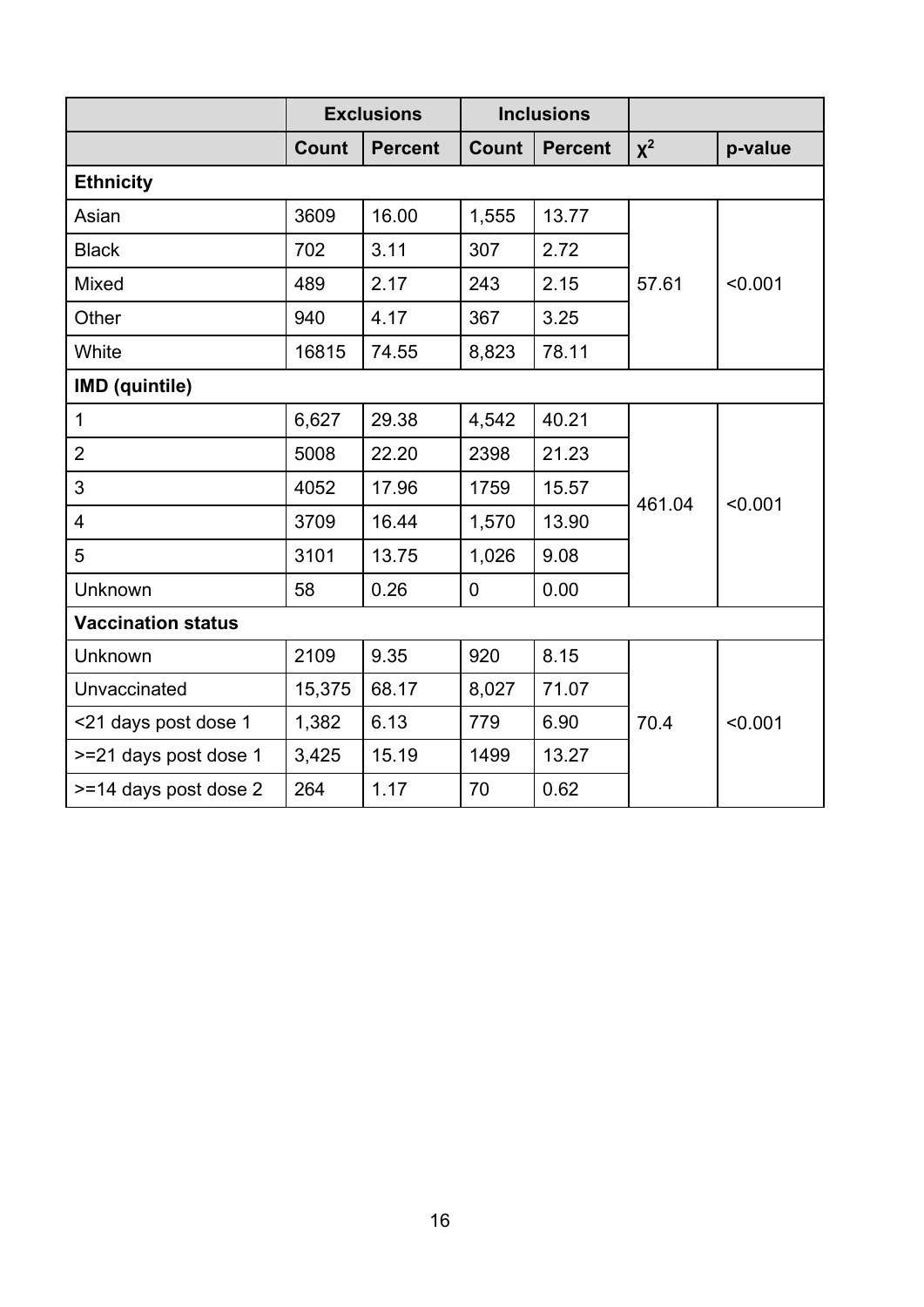<span id="page-16-0"></span>**Supplementary Table 2. Univariate and multivariate logistic regression of odds of household transmission in unmatched genomically sequenced confirmed SARS-CoV-2 cases, in England 18 March to 17 May 2021**

|                     |                                  | <b>Household Transmission</b> |                                    |                                |  |  |  |  |
|---------------------|----------------------------------|-------------------------------|------------------------------------|--------------------------------|--|--|--|--|
|                     | <b>Univariate OR</b><br>(95% CI) | <b>Univariate</b><br>P value  | <b>Multivariate OR</b><br>(95% CI) | <b>Multivariate</b><br>P value |  |  |  |  |
| <b>VARIANT</b>      |                                  |                               |                                    |                                |  |  |  |  |
| B.1.617.2           | $1.53(1.4 - 1.67)$               | < 0.001                       | $1.61(1.44-1.8)$                   | < 0.001                        |  |  |  |  |
| <b>B.1.1.7</b>      | 1.00                             | base                          | 1.00                               | base                           |  |  |  |  |
| <b>Sex</b>          |                                  |                               |                                    |                                |  |  |  |  |
| Female              | 1.00                             | base                          | 1.00                               | base                           |  |  |  |  |
| Male                | $1.01(0.96 - 1.07)$              | 0.70                          | $0.99(0.94 - 1.05)$                | 0.73                           |  |  |  |  |
| Age group           |                                  |                               |                                    |                                |  |  |  |  |
| Under 10            | $1.43(1.28-1.6)$                 |                               | $1.36(1.21 - 1.52)$                |                                |  |  |  |  |
| 10 to 19            | $0.93(0.86-1)$                   | < 0.001                       | $0.88(0.81 - 0.96)$                | < 0.001                        |  |  |  |  |
| 20 to 29            | $0.64(0.58 - 0.69)$              |                               | $0.64(0.59-0.7)$                   |                                |  |  |  |  |
| 30 to 39            | 1.00                             |                               | 1.00                               |                                |  |  |  |  |
| 40 to 49            | $1.15(1.05-1.25)$                |                               | $1.14(1.04 - 1.24)$                |                                |  |  |  |  |
| 50 to 59            | $0.87(0.78 - 0.97)$              |                               | $0.88(0.79 - 0.99)$                |                                |  |  |  |  |
| 60 to 69            | $0.74(0.64 - 0.87)$              |                               | $0.75(0.64 - 0.88)$                |                                |  |  |  |  |
| Over 70             | $0.64(0.49-0.82)$                |                               | $0.68(0.52 - 0.89)$                |                                |  |  |  |  |
| <b>Ethnicity</b>    |                                  |                               |                                    |                                |  |  |  |  |
| Mixed               | $0.91(0.76-1.1)$                 |                               | $0.91(0.75-1.1)$                   |                                |  |  |  |  |
| Asian               | $1.36(1.26 - 1.47)$              |                               | $1.32(1.22 - 1.43)$                |                                |  |  |  |  |
| <b>Black</b>        | $0.75(0.63-0.9)$                 | < 0.001                       | $0.82(0.68 - 0.98)$                | < 0.001                        |  |  |  |  |
| White               | 1.00                             |                               | 1.00                               |                                |  |  |  |  |
| Other               | $1.19(1.04 - 1.37)$              |                               | $1.26(1.09-1.46)$                  |                                |  |  |  |  |
| <b>IMD quintile</b> |                                  |                               |                                    |                                |  |  |  |  |
| 1-most deprived     | $0.98(0.9-1.06)$                 |                               | $1(0.92 - 1.09)$                   |                                |  |  |  |  |
| $\overline{2}$      | $1.04(0.95 - 1.13)$              |                               | $1.06(0.97 - 1.16)$                |                                |  |  |  |  |
| 3                   | 1.00                             | 0.039                         | 1.00                               | 0.564                          |  |  |  |  |
| 4                   | $1.07(0.98 - 1.18)$              |                               | $1.05(0.95 - 1.15)$                |                                |  |  |  |  |
| 5-least deprived    | $1.1(1-1.21)$                    |                               | $1.04(0.94 - 1.15)$                |                                |  |  |  |  |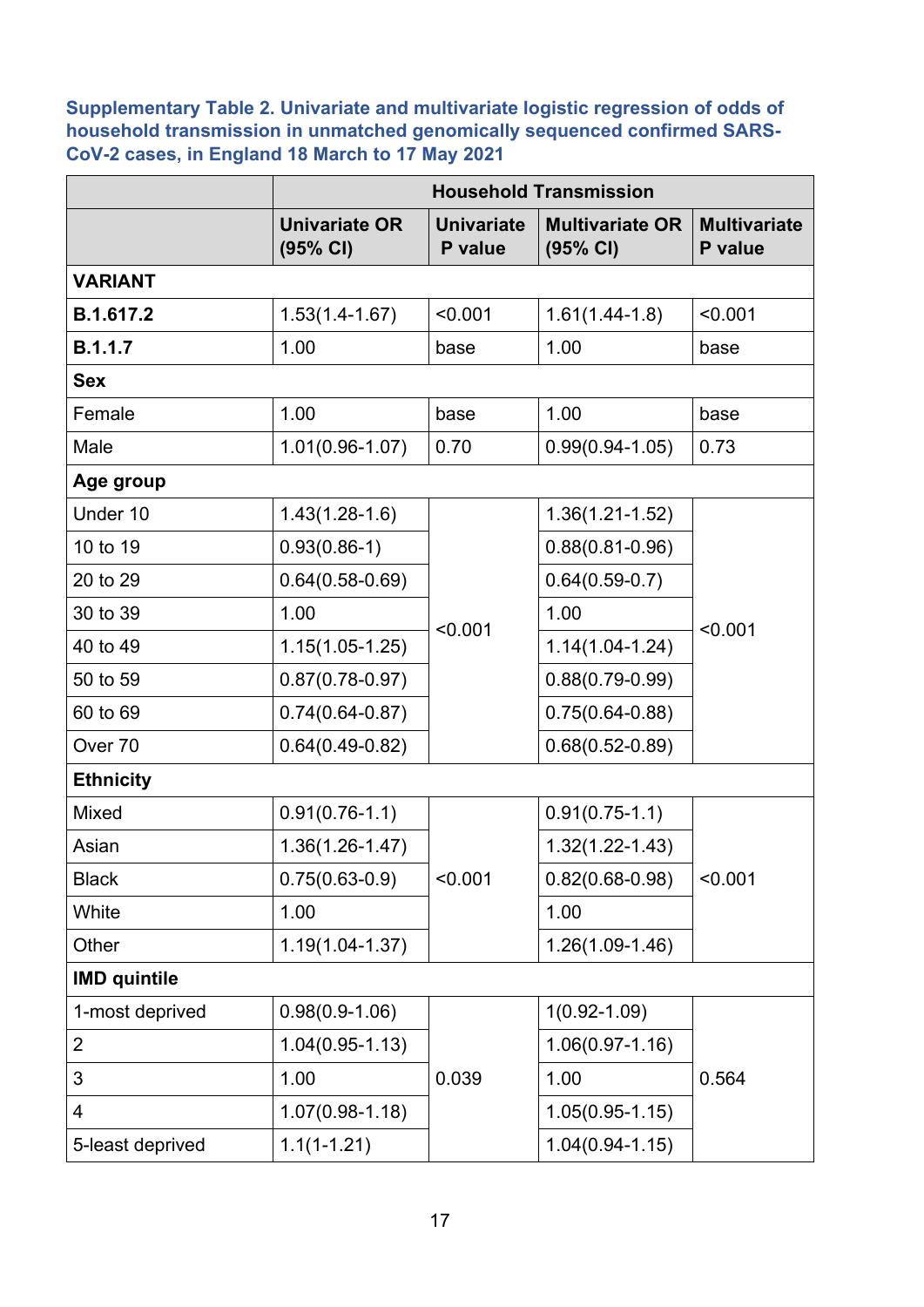|                               | <b>Household Transmission</b>    |                              |                                    |                                |  |  |  |
|-------------------------------|----------------------------------|------------------------------|------------------------------------|--------------------------------|--|--|--|
|                               | <b>Univariate OR</b><br>(95% CI) | <b>Univariate</b><br>P value | <b>Multivariate OR</b><br>(95% CI) | <b>Multivariate</b><br>P value |  |  |  |
| <b>Vaccination status</b>     |                                  |                              |                                    |                                |  |  |  |
| Unknown                       | $0.86(0.77 - 0.95)$              |                              | $0.85(0.77-0.94)$                  |                                |  |  |  |
| Unvaccinated                  | 1.00                             |                              | 1.00                               |                                |  |  |  |
| <21 days post dose 1          | $1.02(0.92 - 1.14)$              | 0.004                        | $1.01(0.9-1.13)$                   | 0.014                          |  |  |  |
| >=21 days post dose 1         | $0.91(0.85 - 0.99)$              |                              | $0.94(0.86 - 1.03)$                |                                |  |  |  |
| >=14 days post dose 2         | $0.8(0.58 - 1.1)$                |                              | $0.77(0.55-1.08)$                  |                                |  |  |  |
| <b>PHE Centre</b>             |                                  |                              |                                    |                                |  |  |  |
| <b>East Midlands</b>          | 1.00                             |                              | 1.00                               |                                |  |  |  |
| East of England               | $1.13(1.01 - 1.27)$              | < 0.001                      | $1.11(0.99-1.25)$                  | < 0.001                        |  |  |  |
| London                        | $0.83(0.73 - 0.94)$              |                              | $0.91(0.79-1.04)$                  |                                |  |  |  |
| <b>North East</b>             | $0.85(0.75-0.97)$                |                              | $0.89(0.79 - 1.02)$                |                                |  |  |  |
| <b>North West</b>             | $0.88(0.8-0.96)$                 |                              | $0.84(0.76-0.92)$                  |                                |  |  |  |
| South East                    | $1.01(0.88 - 1.17)$              |                              | $1.05(0.91 - 1.21)$                |                                |  |  |  |
| South West                    | $1.04(0.83-1.3)$                 |                              | $1.11(0.88 - 1.39)$                |                                |  |  |  |
| <b>West Midlands</b>          | $0.91(0.81 - 1.02)$              |                              | $0.93(0.83 - 1.04)$                |                                |  |  |  |
| <b>Yorkshire and Humber</b>   | $0.85(0.78-0.93)$                |                              | $0.89(0.81 - 0.98)$                |                                |  |  |  |
| <b>Household Type</b>         |                                  |                              |                                    |                                |  |  |  |
| Terraced                      | $0.91(0.85 - 0.99)$              |                              | $0.92(0.85-1)$                     |                                |  |  |  |
| Semi-detached                 | $0.93(0.86-1)$                   | < 0.001                      | $0.95(0.88 - 1.03)$                | < 0.001                        |  |  |  |
| Detached                      | 1.00                             |                              | 1.00                               |                                |  |  |  |
| Flat                          | $0.56(0.5-0.63)$                 |                              | $0.58(0.51 - 0.65)$                |                                |  |  |  |
| Specimen date (2-week period) |                                  |                              |                                    |                                |  |  |  |
| w/c 15 March 2021             | 1.00                             |                              | 1.00                               |                                |  |  |  |
| w/c 29 March 2021             | $0.89(0.83 - 0.96)$              |                              | $0.91(0.84 - 0.98)$                |                                |  |  |  |
| w/c 12 April 2021             | $0.87(0.8-0.94)$                 | < 0.001                      | $0.9(0.82 - 0.97)$                 | 0.008                          |  |  |  |
| w/c 26 April 2021             | $0.99(0.91 - 1.07)$              |                              | $0.94(0.87 - 1.02)$                |                                |  |  |  |
| w/c 10 May 2021               | $1.03(0.94 - 1.13)$              |                              | $0.85(0.76 - 0.94)$                |                                |  |  |  |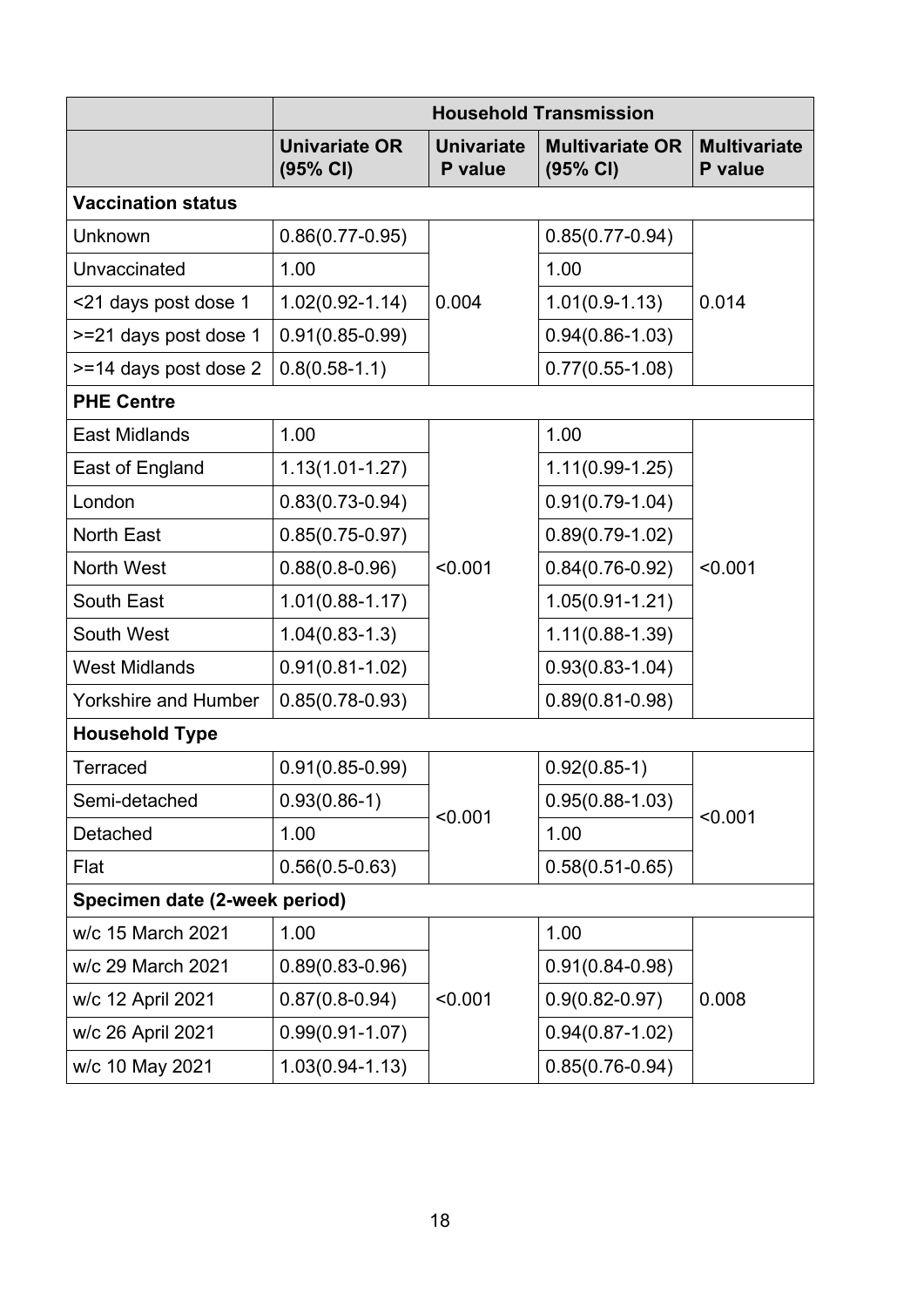**Supplementary Table 3. Univariate and multivariate conditional logistic regression of odds of household transmission in genomically sequenced confirmed SARS-CoV-2 cases including travellers and non-travellers, in England 18 March to 17 May 2021**

|                    | <b>Household transmission</b>    |                              |                                              |                                |  |  |
|--------------------|----------------------------------|------------------------------|----------------------------------------------|--------------------------------|--|--|
|                    | <b>Univariate OR</b><br>(95% CI) | <b>Univariate</b><br>P value | <b>Multivariate</b><br><b>OR</b><br>(95% CI) | <b>Multivariate</b><br>P value |  |  |
| <b>VARIANT</b>     |                                  |                              |                                              |                                |  |  |
| B.1.617.2          | $1.63(1.28 - 2.07)$              | < 0.001                      | $1.68(1.31 - 2.15)$                          | < 0.001                        |  |  |
| <b>B.1.1.7</b>     | 1.00                             | base                         | 1.00                                         | base                           |  |  |
| <b>Sex</b>         |                                  |                              |                                              |                                |  |  |
| Female             | 1.00                             | base                         | 1.00                                         | base                           |  |  |
| Male               | $0.98(0.91 - 1.06)$              | 0.593                        | $0.96(0.89 - 1.04)$                          | 0.349                          |  |  |
| Age group          |                                  |                              |                                              |                                |  |  |
| Under 10           | $1.41(1.19-1.67)$                |                              | $1.4(1.18-1.66)$                             | < 0.001                        |  |  |
| 10 to 19           | $0.95(0.84 - 1.06)$              |                              | $0.94(0.84 - 1.06)$                          |                                |  |  |
| 20 to 29           | $0.7(0.62 - 0.79)$               |                              | $0.69(0.61 - 0.78)$                          |                                |  |  |
| 30 to 39           | 1.00                             | < 0.001                      | 1.00                                         |                                |  |  |
| 40 to 49           | $1.05(0.92 - 1.19)$              |                              | $1.05(0.93-1.2)$                             |                                |  |  |
| 50 to 59           | $0.86(0.74-1)$                   |                              | $0.89(0.75-1.05)$                            |                                |  |  |
| 60 to 69           | $0.72(0.57-0.9)$                 |                              | $0.76(0.6-0.97)$                             |                                |  |  |
| Over <sub>70</sub> | $0.65(0.47-0.92)$                |                              | $0.71(0.49-1.01)$                            |                                |  |  |
| <b>Ethnicity</b>   |                                  |                              |                                              |                                |  |  |
| <b>Mixed</b>       | 1.03(0.79-1.36)                  |                              | $0.99(0.75-1.3)$                             |                                |  |  |
| Asian              | $1.29(1.15-1.46)$                |                              | $1.35(1.19-1.53)$                            | < 0.001                        |  |  |
| <b>Black</b>       | $0.73(0.57 - 0.94)$              | < 0.001                      | $0.73(0.57 - 0.95)$                          |                                |  |  |
| White              | 1.00                             |                              | 1.00                                         |                                |  |  |
| Other              | $1.4(1.14 - 1.73)$               |                              | $1.39(1.12 - 1.73)$                          |                                |  |  |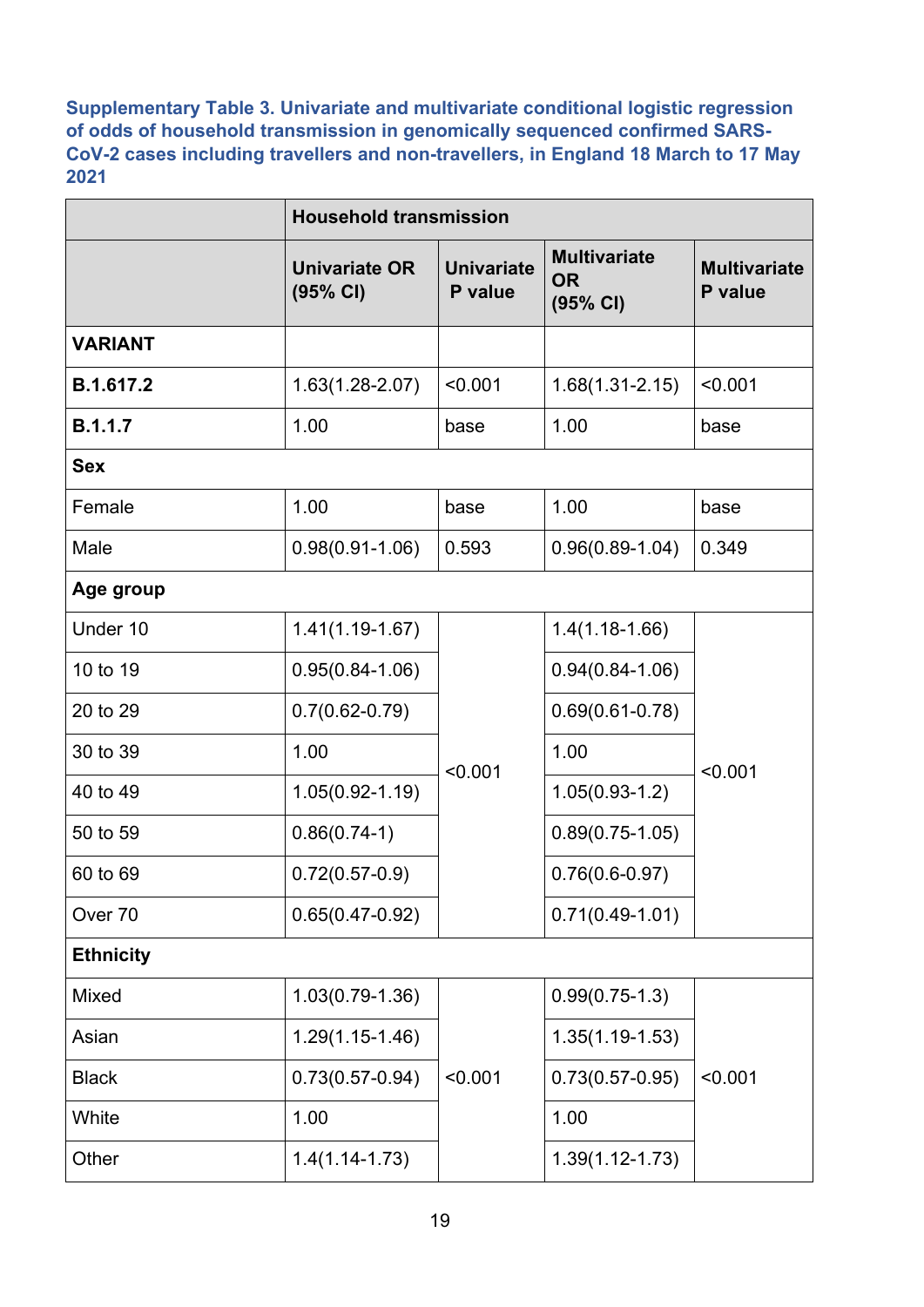|                                  | <b>Household transmission</b>    |                              |                                              |                                |  |  |  |
|----------------------------------|----------------------------------|------------------------------|----------------------------------------------|--------------------------------|--|--|--|
|                                  | <b>Univariate OR</b><br>(95% CI) | <b>Univariate</b><br>P value | <b>Multivariate</b><br><b>OR</b><br>(95% CI) | <b>Multivariate</b><br>P value |  |  |  |
| <b>IMD quintile</b>              |                                  |                              |                                              |                                |  |  |  |
| 1-most deprived                  | $1.09(0.96 - 1.23)$              |                              | $1.05(0.93 - 1.19)$                          | 0.894                          |  |  |  |
| $\overline{2}$                   | $1.08(0.94 - 1.23)$              | 0.748                        | $1.06(0.93 - 1.21)$                          |                                |  |  |  |
| 3                                | 1.00                             |                              | 1.00                                         |                                |  |  |  |
| $\overline{4}$                   | $1.05(0.91 - 1.21)$              |                              | $1.05(0.91 - 1.22)$                          |                                |  |  |  |
| 5-least deprived                 | $1.08(0.91 - 1.27)$              |                              | $1.08(0.91 - 1.28)$                          |                                |  |  |  |
| Vaccination status of index case |                                  |                              |                                              |                                |  |  |  |
| <21 days post dose 1             | $0.97(0.83 - 1.13)$              |                              | $0.99(0.83 - 1.17)$                          |                                |  |  |  |
| >=14 days post dose 2            | $0.76(0.45-1.29)$                |                              | $0.81(0.47-1.4)$                             | 0.108                          |  |  |  |
| >=21 days post dose 1            | $0.87(0.77 - 0.98)$              | 0.019                        | $0.92(0.8-1.06)$                             |                                |  |  |  |
| Unvaccinated                     | 1.00                             |                              | 1.00                                         |                                |  |  |  |
| Unknown                          | $0.83(0.71 - 0.95)$              |                              | $0.83(0.71 - 0.96)$                          |                                |  |  |  |
| <b>History of foreign travel</b> |                                  |                              |                                              |                                |  |  |  |
| <b>Not Travelled</b>             | 1.00                             | base                         | 1.00                                         | base                           |  |  |  |
| <b>Travelled</b>                 | $0.58(0.45 - 0.74)$              | < 0.001                      | $0.5(0.38 - 0.65)$                           | < 0.001                        |  |  |  |